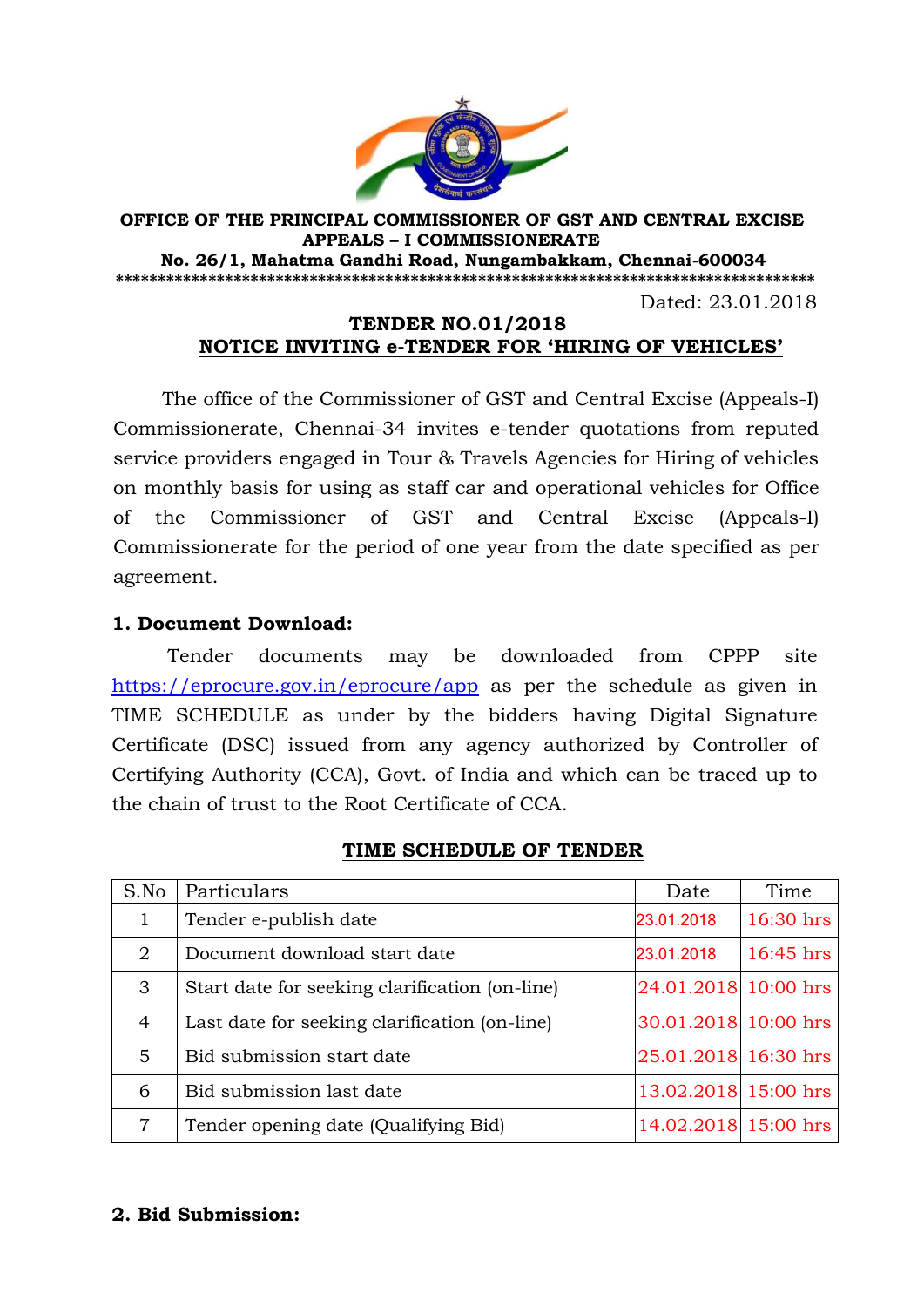- i. Bids shall be submitted online only at CPPP website: https://eprocure.gov.in/eprocure/app Tenderer/Contractor are advised to follow the instructions "Instructions to Bidder for Online Bid Submission" provided in the Annexure VI for online submission of bid.
- ii. Bid documents may be scanned with 100 dpi with black and white option which helps in reducing size of the scanned document.

3. Tenderer who has downloaded the tender from the Central Public Procurement Portal (CPPP) website https://eprocure.gov.in/eprocure/app, https://eprocure.gov.in/epublish/app **shall not tamper/modify the tender form including downloaded price bid template in any manner**. In case if the same is found to be tampered/modified in any manner, tender will be completely rejected and EMD would be forfeited and tenderer is liable to be banned from doing business with this Office.

4. Intending tenderers are **advised to visit again CPPP website** https://eprocure.gov.in/eprocure/app **regularly till closing date of submission** of tender for any corrigendum / addendum/ amendment.

5. The rates shall be quoted in Indian Rupees only.

| Sl.No         | <b>Type of Vehicle</b>                                                                                                                                        | <b>No. of Vehicles</b><br>required | <b>Usage</b>                                                                                                                              |  |  |
|---------------|---------------------------------------------------------------------------------------------------------------------------------------------------------------|------------------------------------|-------------------------------------------------------------------------------------------------------------------------------------------|--|--|
| CATEGORY - A  |                                                                                                                                                               |                                    |                                                                                                                                           |  |  |
|               | $SUV$ — for Operational<br> cars – Vehicles such as<br>Innova/<br>Ertiga/Duster/Ecosport/<br>Creta/Brezza etc.                                                | 01                                 | To be used up to<br>30/31Days subject to<br>maximum of 2500 Kms in<br>a month (cost Ceiling of<br>$Rs.40,000$ per month<br>excluding GST) |  |  |
|               |                                                                                                                                                               | CATEGORY - B                       |                                                                                                                                           |  |  |
| $\mathbf{ii}$ | $\mathbb{S}\text{mall}\text{-}sized$ vehicle — for<br>operational cars -<br>Vehicles such as Maruti<br>Swift<br>Dzire/Etios/Zest/Xcent/<br>Asphire/Amaze etc. | 01                                 | To be used up to $25/26$<br>Days subject to maximum<br>of 2000 Kms in a month<br>cost Ceiling of Rs.30,000<br>per month excluding GST)    |  |  |

The details of the Vehicles to be hired are as under:

1. The vehicles shall be deemed to be at the disposal of the office of the Commissioner of GST and Central Excise (Appeals-I)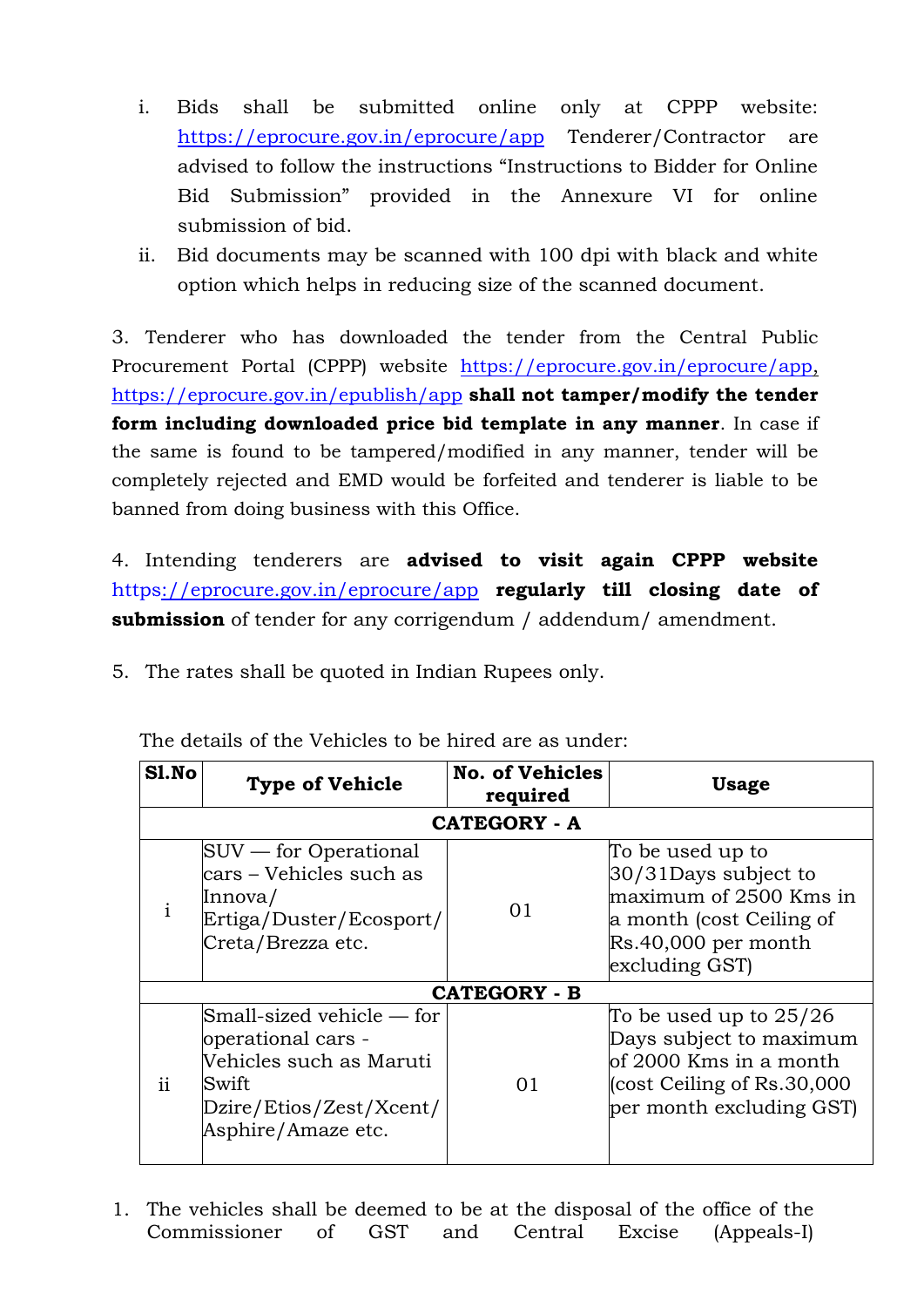Commissionerate, Chennai during the period of operational use and contractor shall have to make available of the vehicle on all the days of a month, seven days a week.

- 2. The vehicles must be available at any time of any day as desired by the department. Suitable alternative vehicles should be provided in case of breakdown of the vehicle provided. In case of failure to provide such alternative, this office reserves the right to hire a similar vehicle at market rates till the time hired vehicle is restored / alternate vehicle provided. The cost incurred by department in this regard shall be adjusted from the monthly hiring charges payable to service provider.
- 3. The liabilities of the official of this office will be limited to the hiring charges **agreed in the contract.**
- 4. The responsibility for the safety and security of the vehicles provided to department solely lies with the contractor. It is also the contractor's absolute responsibility to take care of any damage / repairs caused to the vehicle during the validity of the contract.
- 5. The vehicle should fulfill the legal obligations prescribed by the State Transport Authority like payment of road tax, GST etc. All requirements under various statutory laws must be complied with. Any default will be liability of **the contractor and this department shall not be liable in any matter whatsoever.**
- 6. In case of any accident or any other contingency, any claim arising out of it shall be borne by the contractor only and no claim whatsoever shall be borne by the office of the Commissioner of GST and Central Excise (Appeals-I) Commissionerate, Chennai-34.
- 7. Insurance of the vehicles and the risk of passenger travelling in the vehicles should be covered by the contractor to the extent of liability as specified in the Motor Vehicle Act & Rules made there-under or any other law in force.
- 8. **Vehicle must be kept clean, odour free, in excellent condition, mechanically fit, suitable for official use and should not be more than 3 years old on the date of the tender notice.**
- 9. The firm / agency should not be blacklisted from any Central Government / State Government / Central and State undertakings and / or convicted by Court of Law. An affidavit regarding nonblacklisting of the firm should be attached as proof. In absence of proof the tender/bid will be rejected.
- 10. Any vendor who has already provided service to the Department but has been terminated by the Department due to reason of inadquacy or service providers who themselves have prematurely withdrawn before end of service term, would not be considered for hiring.
- 11. The vehicles should not be allowed to be pasted paper print with GST and Central Excise Logo in the front glass. However, it can display board with "On Govt. of India Duty" strictly during working hours.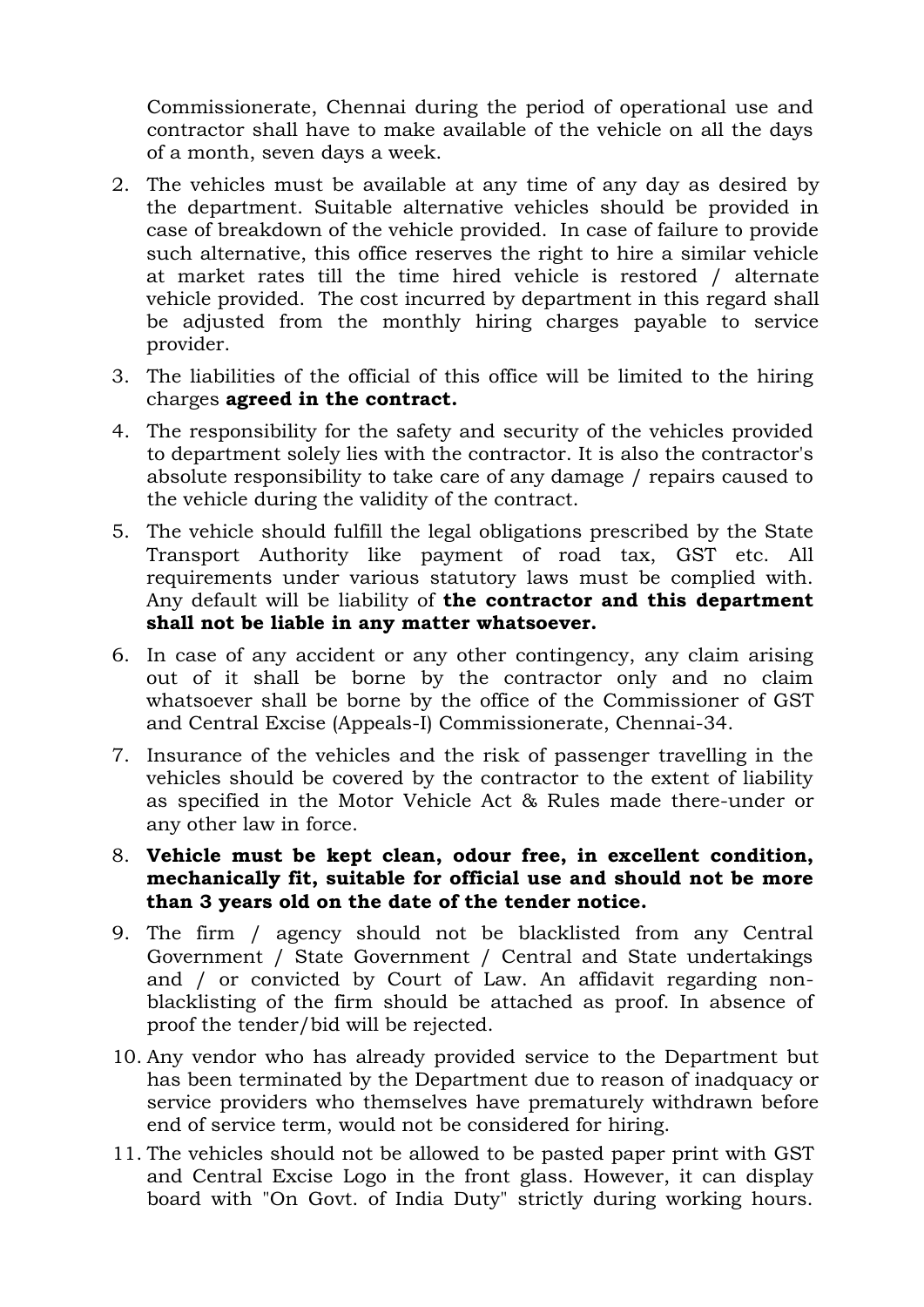The vehicles hired should have the yellow colour number plates as prescribed by the RTO.

- 12. It is mandatory that all the hired vehicle drivers should report to the Superintendent/ Vehicle incharge, Office of the Commissioner of GST and Central Excise (Appeals-I) Commissionerate, Chennai- 34 along with the vehicle on a daily basis. A daily record indicating duration of time of engagement of vehicle and kms run every day shall be maintained in a logbook in the prescribed form with the Officer incharge, and the data for the same shall be placed before him by the driver concerned on the same day / next working day. The driver should possess valid Drivers Batch provided by RTO. The driver must be disciplined, keep etiquette and protocol while performing the duty. They should be on proper uniform (white and white) and must be provided with a mobile phone in working condition. Ability to speak in more than one language is desirable. The driver shall abide by the instructions of the Officer in-charge of the vehicles, and during rides the Officers travelling in the vehicles.
- 13. Previous experience is desirable i.e., service provided to Central / State Government Departments. The vendor should provide the credential of their Car Rental / Travel Agency / Business and also produce list of vehicles owned / offered by him, along with self attested copies of documents like Insurance policy, Registration Certificate, Road Tax receipt, etc. Photo-copies of Driving License of the drivers intended to be supplied with hired car may also be provided. Income Tax, PAN Card, business concern shall also be provided.
- 14. Financial Quotation should be submitted for lump sum hiring charges per month per vehicle, inclusive of all taxes and toll fee if any (except GST).
- 15. The vehicle will be dedicated to the Department and shall be of latest model (not older than 2015). All tax liabilities i.e. Road Tax, GST, Insurance, Pollution Control Certificates etc. will be borne by the service provider.
- 16. The tenders should be accompanied by Earnest Money Deposit of **Rs.30,000/-** (Rupees Thirty Thousand only) in the form of account of payee Demand Draft from any of the commercial banks in an acceptable form drawn in favor of ‗**PAO, Central Excise, Chennai"** without which the Technical bids shall be summarily rejected. The earnest money deposit will be returned to all the bidders after finalization of the contract.
- 17. Planned / Preventive maintenance should be done on Sundays / Holidays so that availability of vehicle during working days is not affected.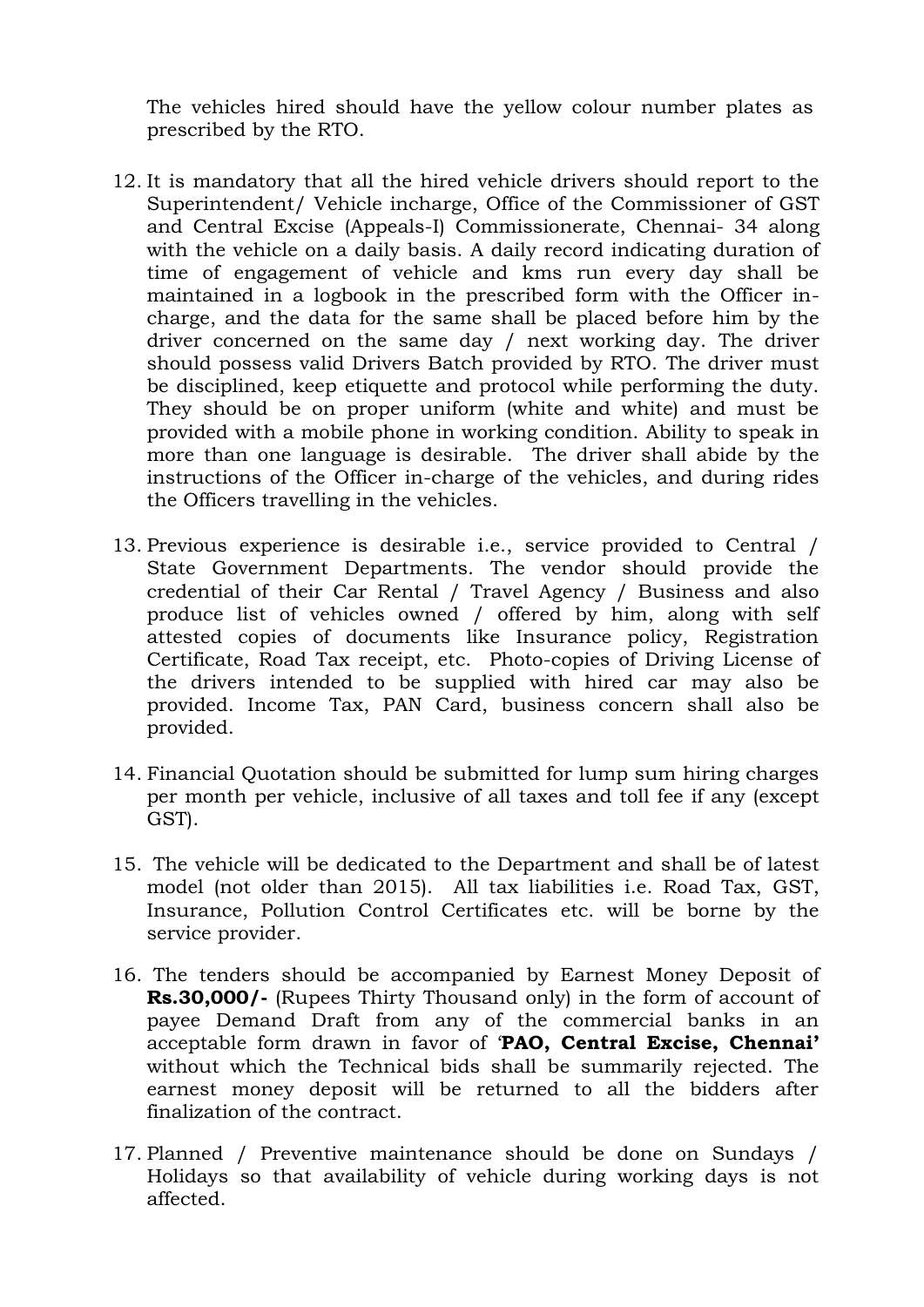- 18. The hiring charges shall be on the basis of zero based mileage i.e., mileage starting at the office / point of pick-up, as the case may be.
- 19. The designated vehicles and drivers, which were approved after inspection of vehicles at the time of awarding the contract, would only be put into operation and any changes in vehicle /driver will be allowed only with the express consent of the department.
- 20. GST registration should be there or the GST Registarion No must be obtained and submitted before or along with bills of first month.
- 21. Once the hiring charges are fixed and agreed upon, no increase will be considered during the period of contract.
- 22. The invoice for hiring, completed in all respects, for each month shall be submitted by last service day for that month or at the earliest.
- 23. The vehicles should be provided with fuel and drivers. The department is not liable for any payment to drivers as salary, daily allowance etc.
- 24. The Motor car shall be run on Petrol or Diesel.
- 25. The vehicle's Fitness Certificate should be renewed in time.
- 26. The vehicles should be maintained properly, cleaned every day, and the seats & head rests covered with sweat absorbing white towel.
- 27. It shall be ensured all the necessary documents like Registration Certificate, Insurance Certificate, Road Permit, Pollution Control Certificate, etc., are in the custody of the drivers/in vehicle.
- 28. The driver should have valid license and the vehicles should be registered with the Competent Authorities.
- 29. In case of unsatisfactory service by the service provider, or for any other reason, the contract can be terminated by the department without assigning any reason, and the decision of the Commissioner of GST and Central Excise (Appeals-I) Commissionerate, 26/1, Mahatma Gandhi Road, Nungambakkam, Chennai-600034 shall be binding and final in this regard.
- 30. In case the service provider wants to terminate the contract before the end of contract period, he shall give one month's notice in writing before the Commissioner of GST and Central Excise (Appeals-I) Commissionerate. If the service is satisfactory, on mutually consent, this agreement may be extended for further period.
- 31. The contract shall be effective for the period of one year from the date specified in the agreement.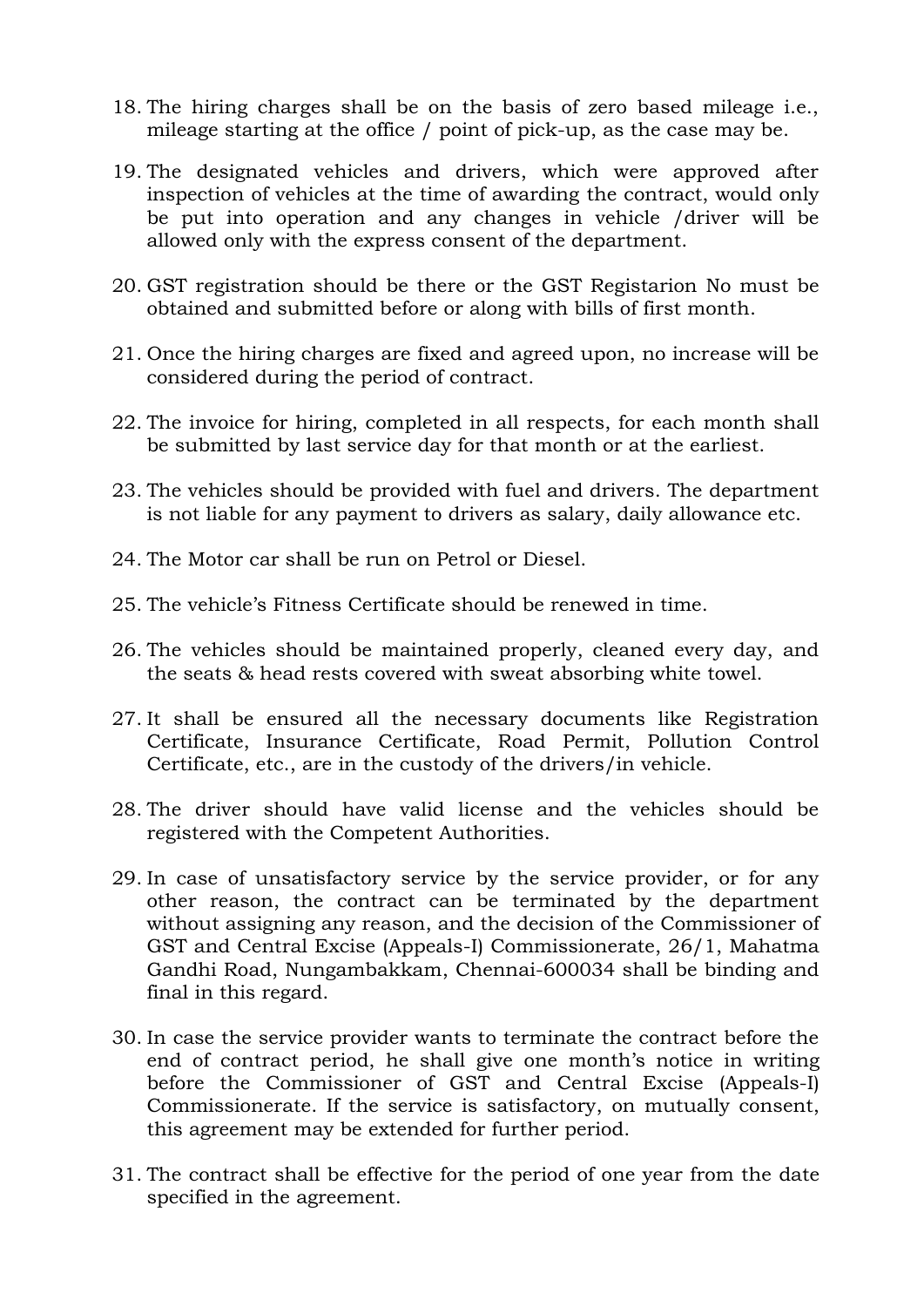- 32. If services are not provided on any day or days, the hiring charges payable will be reduced pro-rata.
- 33. Any issues arising during the period of contract, which has not been specifically covered in this agreement, shall be decided by the Commissioner of GST and Central Excise (Appeals-I) whose decision shall be final and conclusive.
- 34. The vehicles accepted for hiring shall be parked in the premises of Appeals-I Commissionerate at 26/1, Mahatma Gandhi Road, Nungambakkam, Chennai-600034 between the timings mentioned.
- 35. The Commissioner (Appeals-I), Chennai reserves the right to reject any application / quotation / contract, in full or part, without assigning any reason whatsoever.

### **CONDITIONS TO BE SATISFIED IN THE FINANCIAL BID**

The 'Qualifying Bids' will be processed first. The 'Financial Bid' of bidders who fulfill the terms and conditions specified for 'Qualifying Bids' will alone be considered for further process.

#### **I. TENDER PROCESS:**

1. Tenders are invited in two parts i.e. (1) Qualifying Bid (2) Financial Bid.

2. The tender form for Qualifying bid in pro-forma prescribed in Annexure - A and the tender form for the financial bid in pro-forma prescribed in Annexure -B complete in all aspects shall be uploaded /submitted on CPPP site. The Qualifying Bids will be opened on **14.02.2018 at 15:00 hours** in the presence of bidders at the **Office of the Commissioner of GST and Central Excise (Appeals – I), IInd Floor, Main Building, No. 26/1, Mahatma Gandhi Marg, Nungambakkam, Chennai-34.** The date and time of opening of "Financial Bid" will be intimated to the eligible bidders after opening the "Qualifying Bids".

3. Absence of the bidders shall not annul the above process and the bids would be processed with the remarks "Bidders Absent".

4. Earnest Money Deposit of **Rs. 30,000/- (Rupees Thirty Thousand only**) per application in the form of Demand Draft / Bankers cheque of scheduled Bank drawn in favour of **"PAO, Central Excise, Chennai"** shall be submitted to the Assistant Commissioner GST and Central Excise, Appeals-I Commissionerate on the previous day of the bid opening date. Qualifying bids without Earnest Money Deposit will be rejected. The EMD will be returned to all the bidders after finalization of the contract.

5. The tenderer shall sign and stamp each page of this tender document and all other enclosures appended to it as a token of having read and understood the terms and conditions contained herein and submit the same along with the qualifying bid. The tenderer would fill up the information in the Annexure I & II enclosed at the end of this document in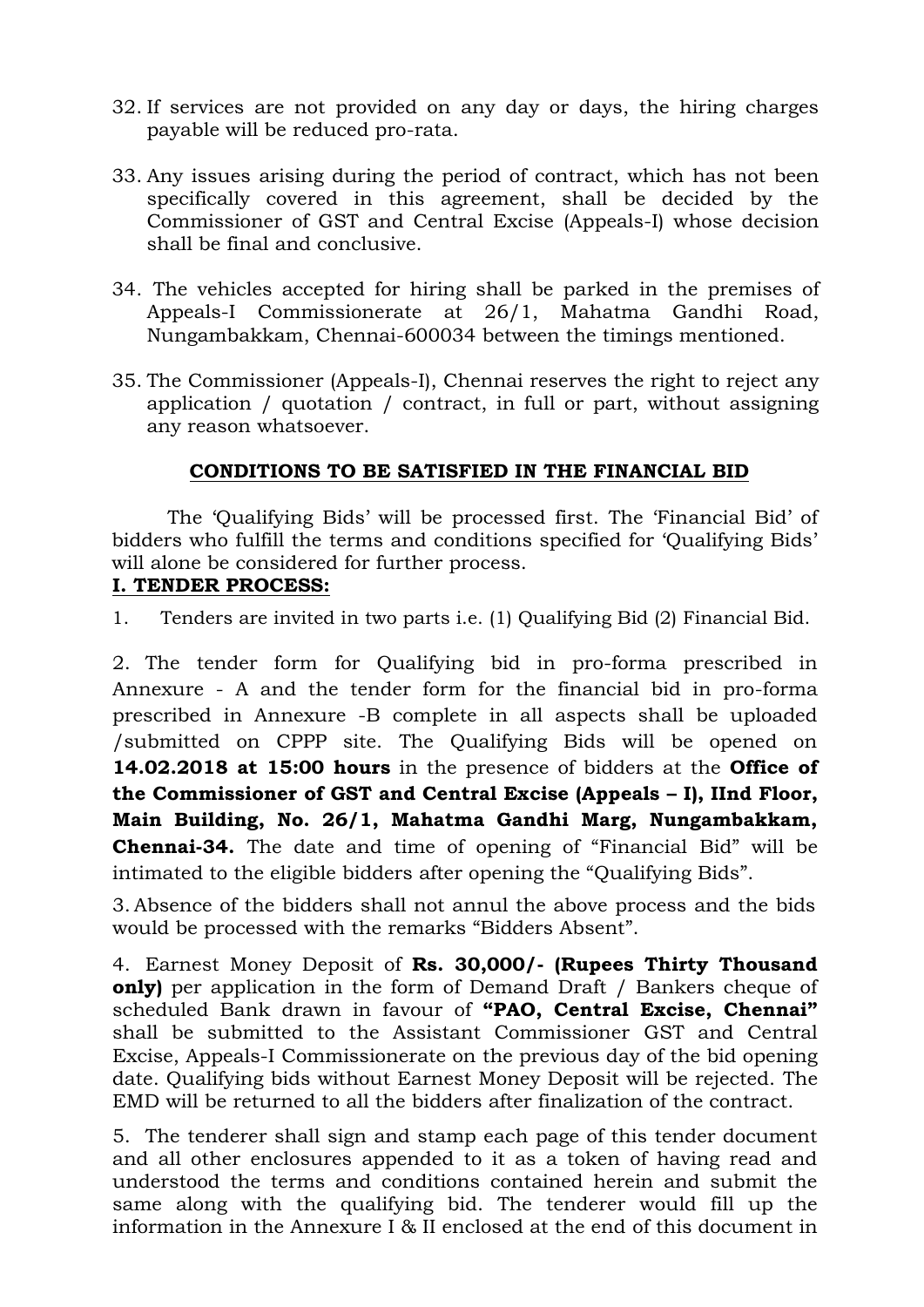clear and legible terms. The tender documents are not transferable.

6. This office reserves the right to postpone/and/or extend the date of receipt/opening of Rates/Quotations or to withdraw the same, without assigning any reason thereof.

7. This office reserves the right to accept or reject any bid, and to annul the bidding process and reject all bids at any time, without thereby incurring any liability to the affected Bidder or Bidders or any obligations to inform the affected Bidder or Bidders of the grounds for such action.

8. Incomplete bid documents shall be rejected. The valid qualifying bids shall be scrutinized by the Department to short-list the eligible bidders. The financial bids of the short listed bidders will be opened later. Late submission of tenders shall not be accepted. The short listed tender along with the documents will be submitted to the "**Competent authority**" and upon approval by the "**Competent authority**" the successful bidders will be intimated about the award of contract to them.

# **Submission of Tender**

- i) Th**e tender shall be submitted online in Two parts, viz., technical bid and Financial bid.**
- ii) All the pages of bid being submitted must be signed and sequentially numbered by the bidder irrespective of nature of content of the documents before uploading.
- iii) The offers submitted by Telegram/Fax/email shall not be considered. No correspondence will be entertained in this matter. After opening of Technical Bid, the original documents as per requirement of the e-tender document will be verified by this office.
- iv) After evaluation of bid, all bidders will get the information regarding their eligibility/ pre-qualification on website. Thereafter, a system generated e-mail confirmation will be sent to all successful bidders. The bidders can check the same from the portal.
- v) The Financial bid of the successful bidders (ie. qualified in Technical bid) will be decrypted and opened on-line, on the scheduled date after the pre-scheduled time by the bid openers. The bidder will get information regarding the status of their financial bid and ranking of bidder on website.

### **Jurisdiction of the Court**:

In case of any dispute of any kind and in respect of whatsoever arising out of tender/contract, the decision of the Hon'ble Courts at Chennai will be final and binding.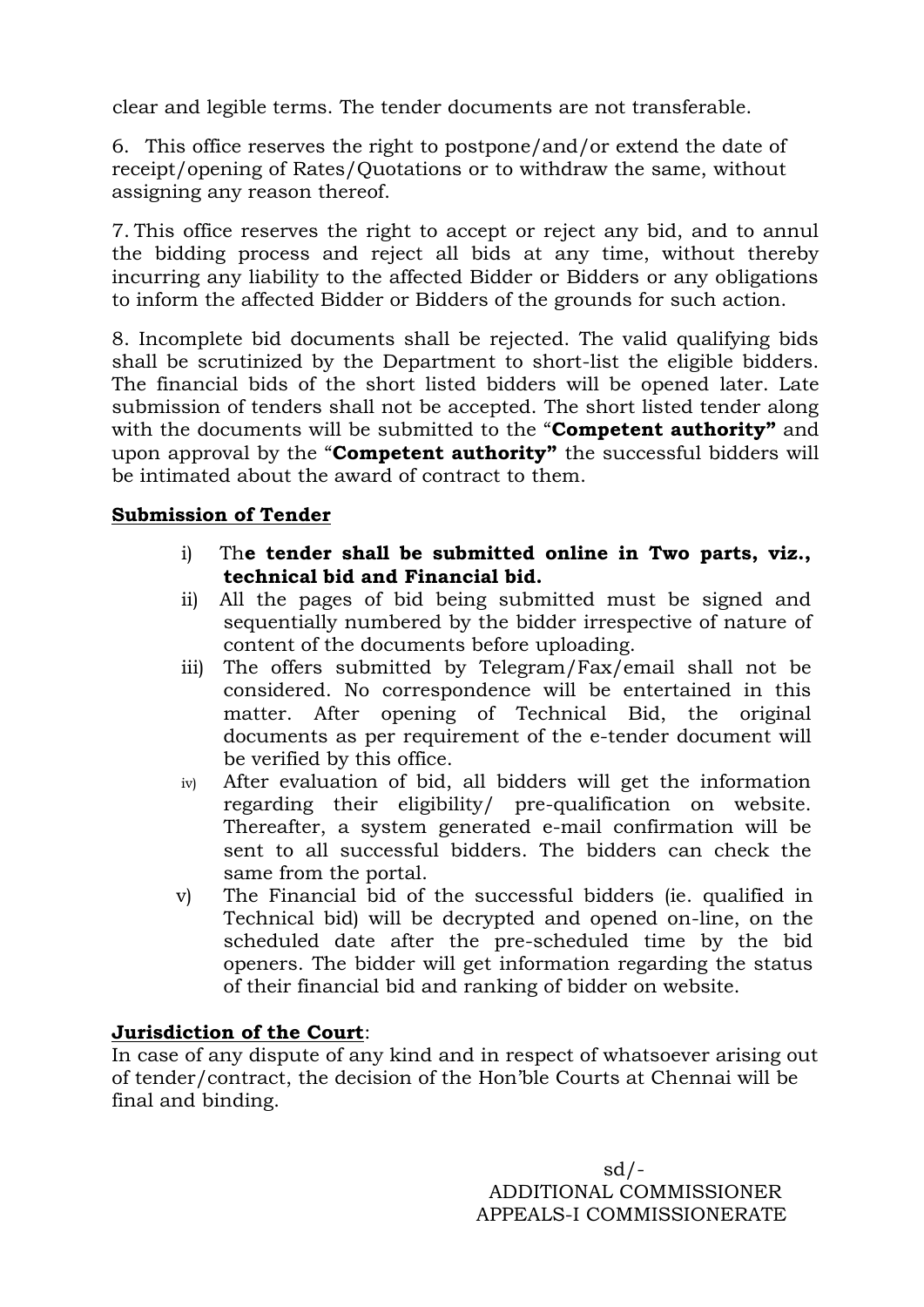### **ANNEXURE – A Technical/Qualifying Bid TO NOTICE INVITING TENDER FOR SUPPLYING OF VEHICLES**

| 1              | Name of the Tour & Travel Agency /<br>Service Provider                                                                                                                                                                                                                                                                                                                                                                                                                   |  |
|----------------|--------------------------------------------------------------------------------------------------------------------------------------------------------------------------------------------------------------------------------------------------------------------------------------------------------------------------------------------------------------------------------------------------------------------------------------------------------------------------|--|
| $\overline{2}$ | Address                                                                                                                                                                                                                                                                                                                                                                                                                                                                  |  |
| 3              | Telephone Nos.                                                                                                                                                                                                                                                                                                                                                                                                                                                           |  |
| $\overline{4}$ | Mobile Nos.                                                                                                                                                                                                                                                                                                                                                                                                                                                              |  |
| 5              | Name and address of the vehicle owner                                                                                                                                                                                                                                                                                                                                                                                                                                    |  |
| 6              | PAN No.                                                                                                                                                                                                                                                                                                                                                                                                                                                                  |  |
| 7              | No. of vehicles operated presently                                                                                                                                                                                                                                                                                                                                                                                                                                       |  |
| 8              | Details of vehicle(s) offered<br>(Make/Model/Year/Colour/Kms. Run)<br>i) SUV — for Operational cars – Vehicles<br>such as Innova/<br>Ertiga/Duster/Ecosport/Creta/Brezza<br>etc. To be used up to 30/31Days subject<br>to maximum of 2500 Kms in a month.<br>ii) Small-sized vehicle — for operational<br>cars - Vehicles such as Maruti Swift<br>Dzire/Etios/Zest/Xcent/Asphire/Amaze<br>etc. To be used up to 25/26 Days subject<br>to maximum of 2000 Kms in a month. |  |
| 9              | No. of years of experience in the business                                                                                                                                                                                                                                                                                                                                                                                                                               |  |
| 10             | GST Registration No. (if any)                                                                                                                                                                                                                                                                                                                                                                                                                                            |  |

# **DECLARATION**

 I hereby certify that the information furnished above is true and correct to the best of my/ our knowledge. I understand that in case any deviation is found in the above statement at any stage, I/We will be blacklisted and will not have any dealing with the Department in future.

Date: Place:

> Signature of the authorized person (Name and Designation)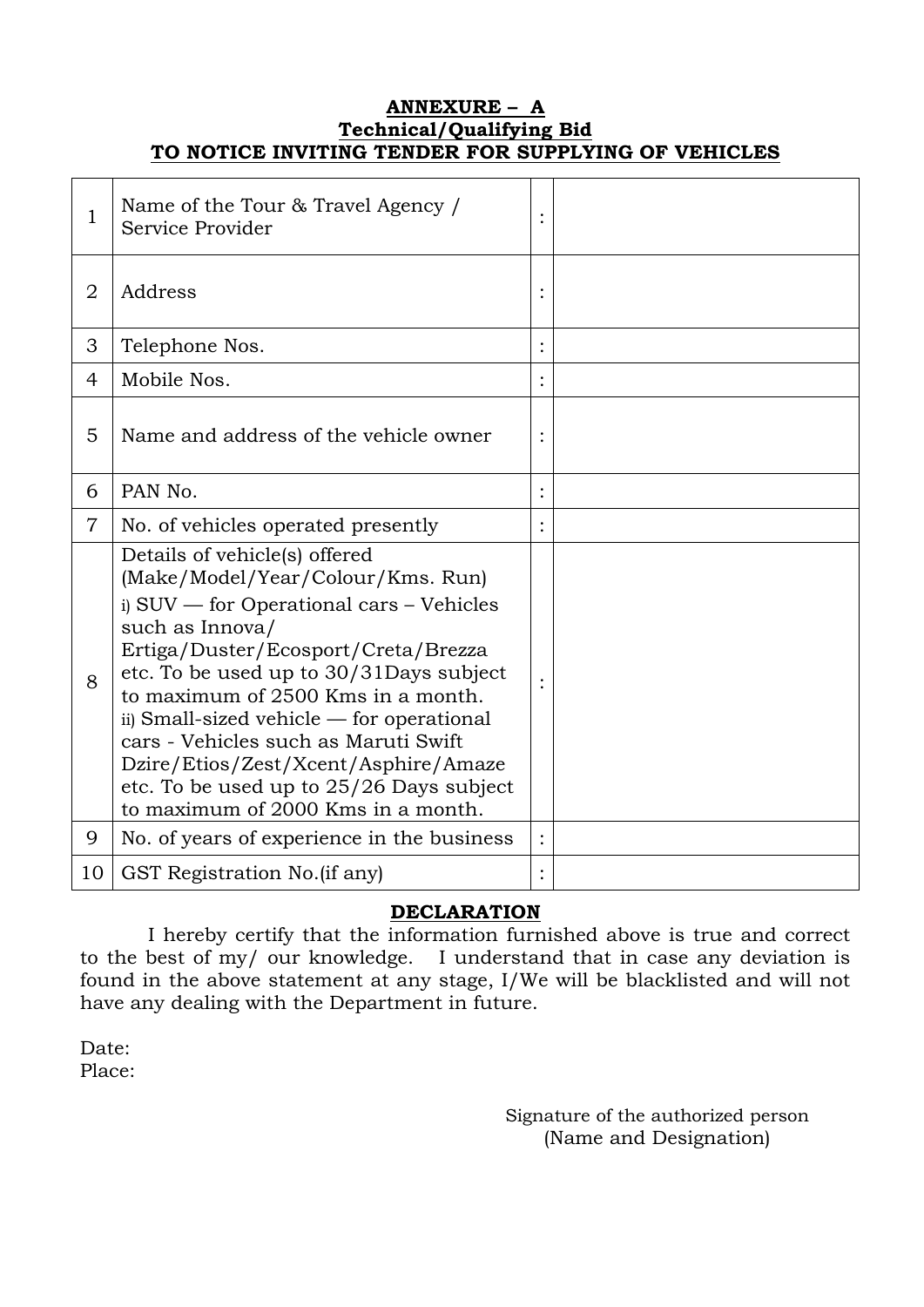The following documents are to be furnished by the Contractor along with **Technical Bid** as per the tender document:

- i) Signed and Scanned copy of entire tender document
- ii) Signed and Scanned copy Certificates like Registration certificate, PAN No, GST Reg., etc.
- iii) Scanned copy of Earnest Money Deposit (EMD)
- iv) Signed & Scanned copy of **Annexure-A**
- v) Signed and Scanned Copy of **Tender Acceptance Letter (Anx-E)** & **Letter of authorization to submit bid**.
- vi) An undertaking (self-certificate) **(Annexure-D)** that the **agency hasn"t been blacklisted** by a Central / State/UT Government institution and there has been no litigation with any government department.
- vii) Signed & Scanned copy of **Annexure-G**
- viii) Signed and Scanned Copy of **TDS certificates** for the last three years.

# **FINANCIAL BID**

- (i) Financial bid document **(Annexure-B)**
- (ii) Price/Financial Bid undertaking **(Annexure-C)** in pdf.
- (iii) Financial bid document in the form of BOQ\_VehicleHiring.xls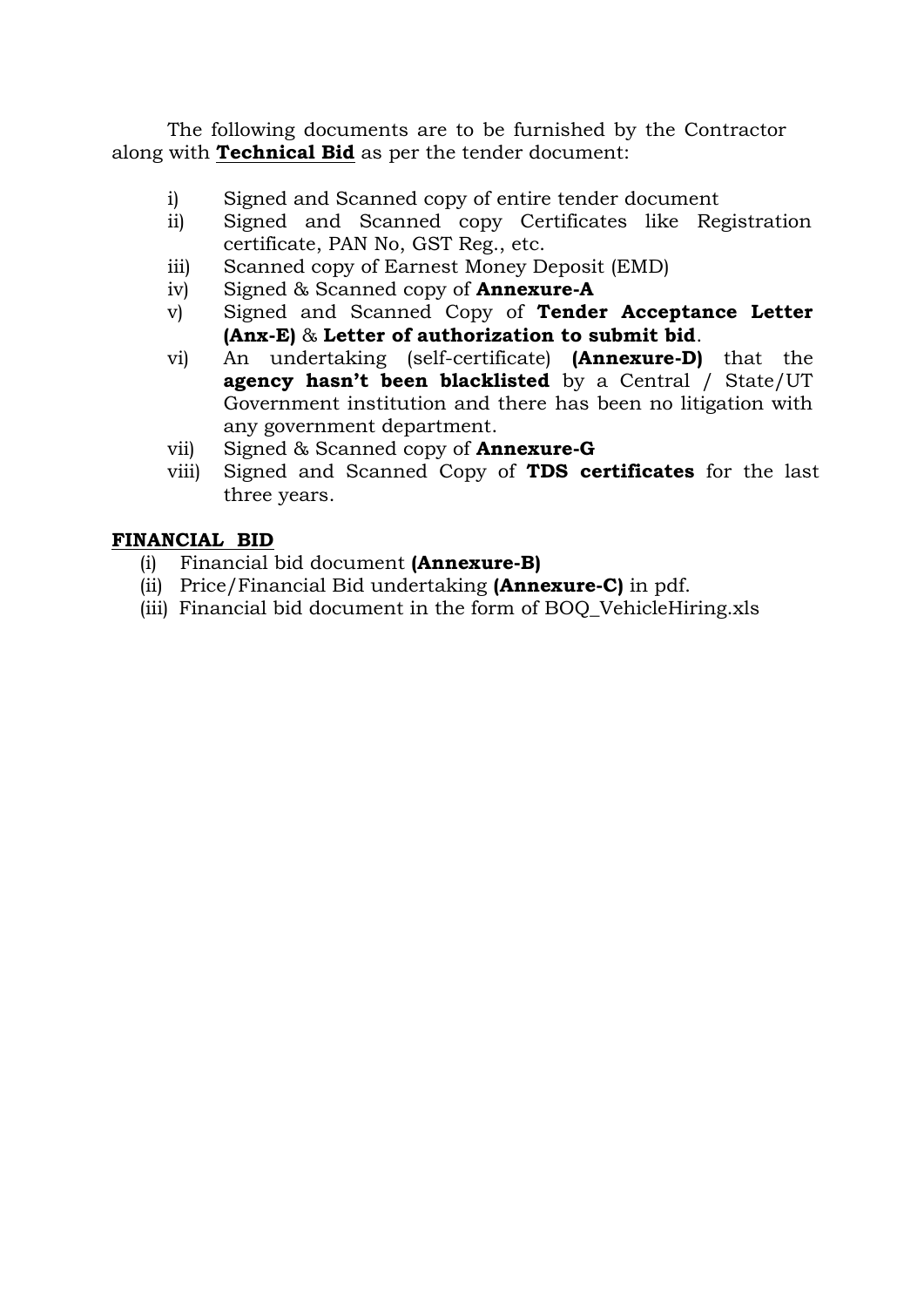#### **ANNEXURE-B ENCLOSURE TO FINANCIAL BID**

1. Name of the Tour & Travel Agency / Service Provider :

2. Name and address of the vehicle owner :

I / We quote the following all inclusive hiring charges per calendar month for supply of Motor cars, with driver, to your office as follows:

| Item Description                                                                                                                         | Rate<br>per<br>Vehicle | Total Amount<br>excluding taxes and<br>levies)<br>[ie. Tot. Qty. x Rate per Veh.] | Rate per km /<br>Per Vehicle if<br>the kilometers<br>exceed. |
|------------------------------------------------------------------------------------------------------------------------------------------|------------------------|-----------------------------------------------------------------------------------|--------------------------------------------------------------|
| 1 No. of SUV — for Operational cars –<br>Vehicles such as Innova/ Ertiga/<br>Duster/Ecosport/Creta/Brezza etc.                           |                        |                                                                                   |                                                              |
| 1 No. Small-sized vehicle $-$ for<br>operational cars - Vehicles such as<br>Maruti Swift Dzire/ Etios/ Zest/<br>Xcent/Asphire/Amaze etc. |                        |                                                                                   |                                                              |

 I hereby certify that information furnished above is true and correct to the best of my/our knowledge. I understand that in case any deviation is found in the above statement at any stage, I/We will be blacklisted and will not have any dealing with the department in future.

Place : Signature of the authorized person

Date : (Name and Designation)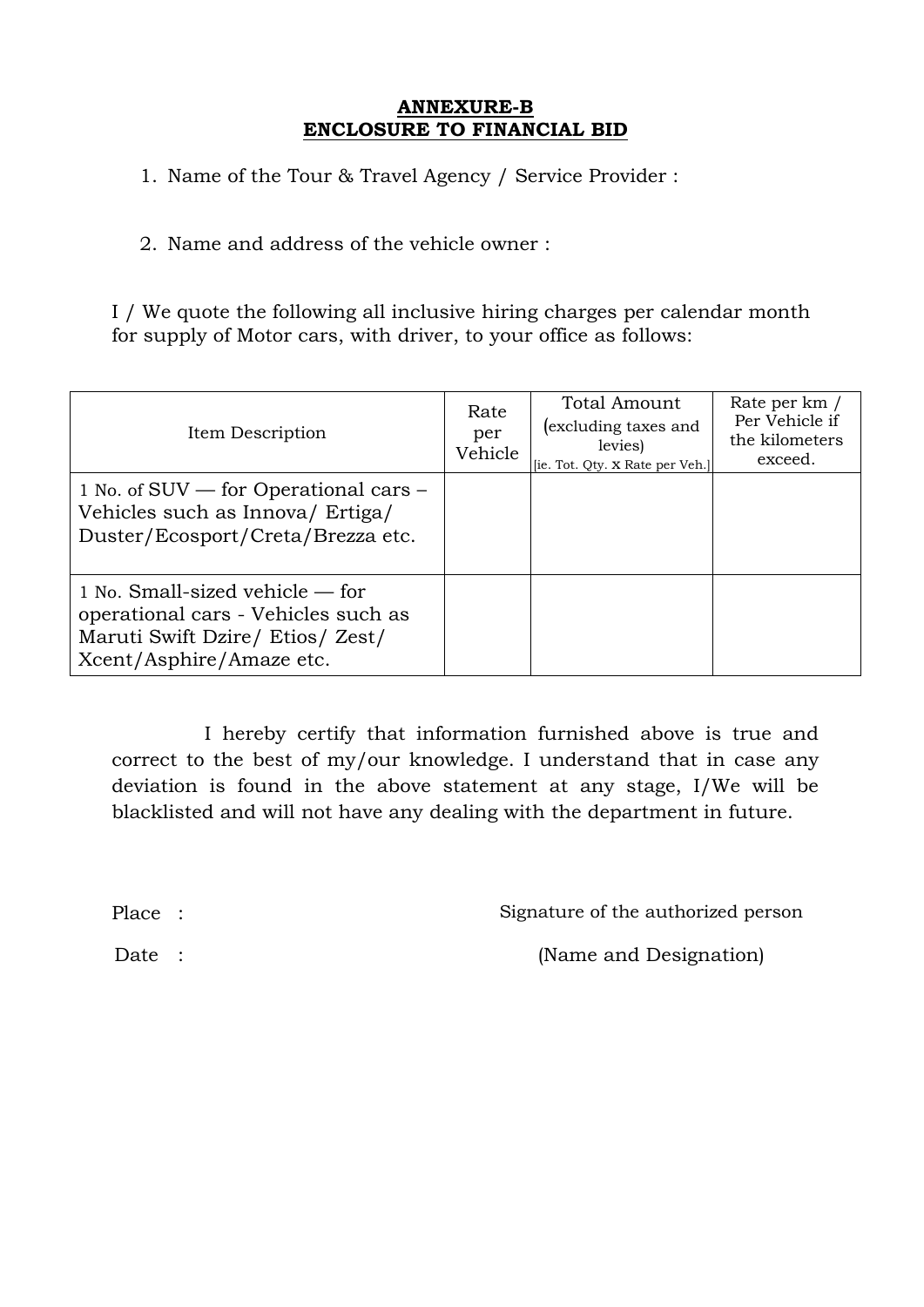# **ANNEXURE-C PRICE/ FINANCIAL BID DOCUMENT**

(a) Price bid undertaking

(b) Schedule of price bid in the form of BoQ\_VehicleHiring.xls

### **PRICE BID UNDERTAKING**

From: (Full name and address of the Bidder)

To,

The Commissioner of GST & Central Excise, Appeals-I Commissionerate, Mahatma Gandhi Road, Nungambakkam, Chennai-600034

Dear Sir/Madam,

I submit the Price Bid for \_\_\_\_\_\_\_\_\_\_\_\_\_\_\_\_\_\_\_\_\_\_\_\_\_\_\_\_\_\_\_\_\_\_\_\_ and related activities as envisaged in the Bid document.

2. I have thoroughly examined and understood all the terms and conditions as contained in the Bid document, and agree to abide by them.

3. I offer to work at the rates as indicated in the price Bid, inclusive of all applicable taxes except GST.

Yours faithfully

Signature of the authorized person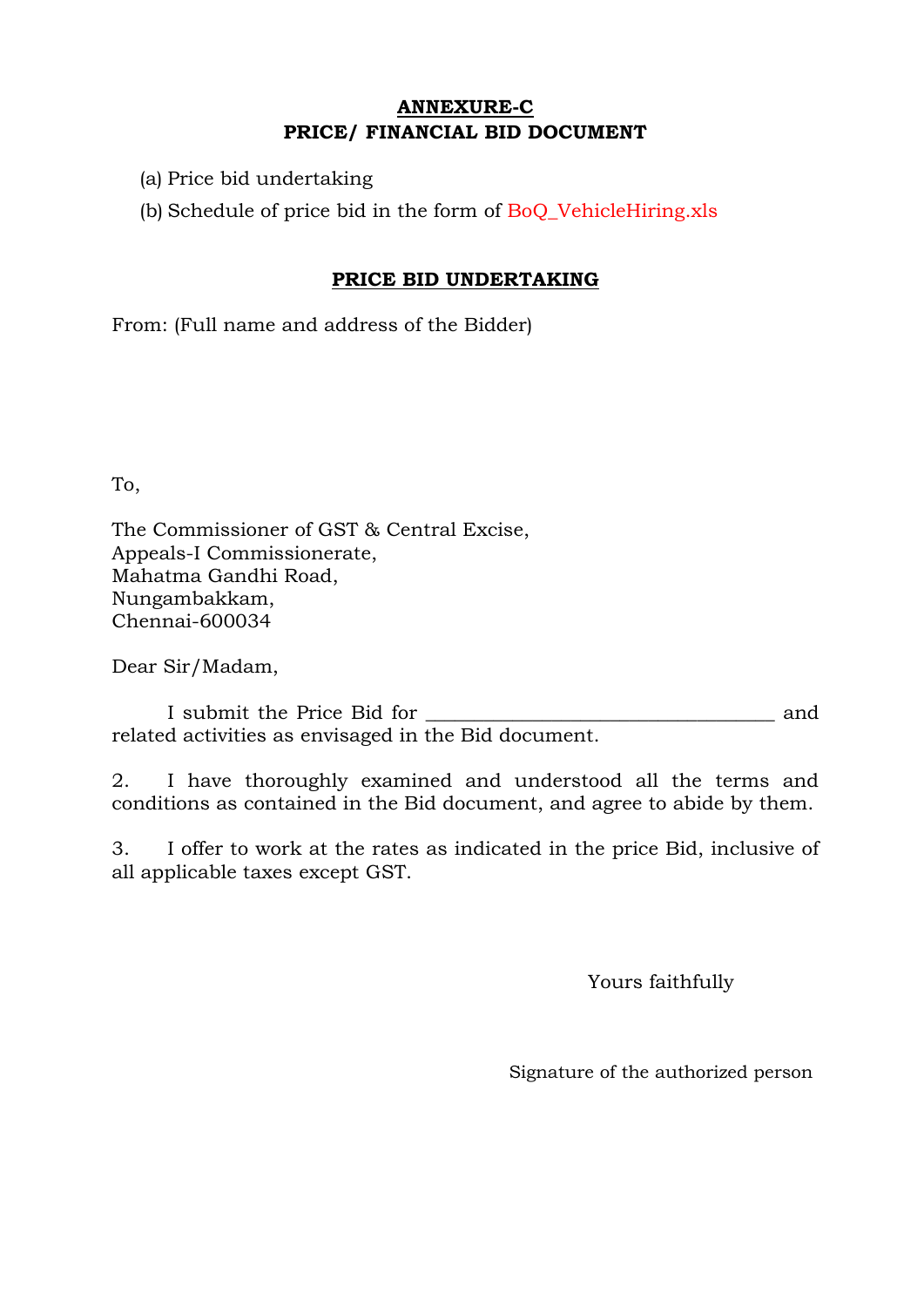# **ANNEXURE-D UNDERTAKING BY THE BIDDER**

I/We undertake that my/our firm M/s …………………………………. has not been **blacklisted** by any Govt. Department / Public Sector Undertaking / Autonomous Body.

2. I ……………………………………………………………. Son / Daughter / Wife of Shri……………………………………………… Proprietor / Partner / Director / Authorized signatory of M/s ………………………………… am competent to sign this declaration and execute this tender document.

3. I have carefully read and understood all the term and conditions of the tender and undertake to abide by them.

4. The information / documents furnished alongwith the above application are true and correct to the best of my knowledge and belief. I/ We, am/are well aware of the fact that furnishing of any false information / fabricated document would lead to rejection of my tender at any stage besides liabilities towards prosecution under appropriate law.

5. I/We understand that in case any deviation is found in the above statement at any stage, my/our concern/firm/co. shall be blacklisted and shall not have any dealing with the Department in future.

Date : Signature of the authorized Signatory of the firm

Place : Company / Office Stamp / Seal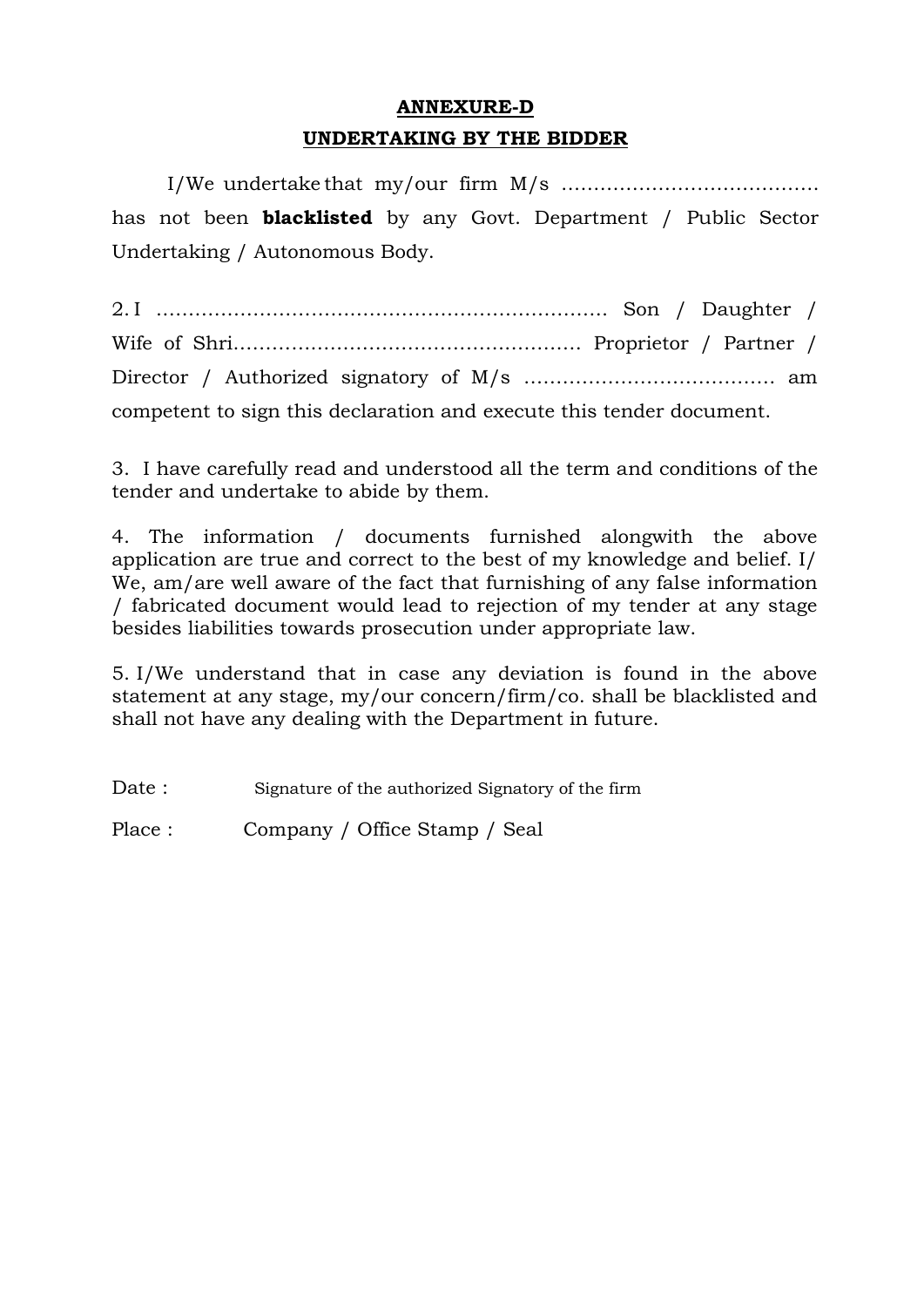#### **ANNEXURE-E TENDER ACCEPTANCE LETTER (To be given on Company Letter Head)**

Date:

To, The Commissioner of GST & Central Excise, Appeals-I Commissionerate, 26/1, Mahatma Gandhi Road, Nungambakkam, Chennai - 600034

Sub: Acceptance of Terms & Conditions of Tender.

Tender Reference No:

Name of Tender / Work: -

Dear Sir,

1. I/ We have downloaded / obtained the tender document(s) for the above mentioned 'Tender/Work' from the web site(s) namely:

 $\_$  ,  $\_$  ,  $\_$  ,  $\_$  ,  $\_$  ,  $\_$  ,  $\_$  ,  $\_$  ,  $\_$  ,  $\_$  ,  $\_$  ,  $\_$  ,  $\_$  ,  $\_$  ,  $\_$  ,  $\_$  ,  $\_$  ,  $\_$  ,  $\_$  ,  $\_$  ,  $\_$  ,  $\_$  ,  $\_$  ,  $\_$  ,  $\_$  ,  $\_$  ,  $\_$  ,  $\_$  ,  $\_$  ,  $\_$  ,  $\_$  ,  $\_$  ,  $\_$  ,  $\_$  ,  $\_$  ,  $\_$  ,  $\_$  ,

 $\_$  , and the contribution of the contribution of  $\overline{a}$  , and  $\overline{b}$  , and  $\overline{b}$  , and  $\overline{b}$  , and  $\overline{b}$  , and  $\overline{b}$  , and  $\overline{b}$  , and  $\overline{b}$  , and  $\overline{b}$  , and  $\overline{b}$  , and  $\overline{b}$  , and  $\overline{b$ 

 $\_$  , and the set of the set of the set of the set of the set of the set of the set of the set of the set of the set of the set of the set of the set of the set of the set of the set of the set of the set of the set of th

as per your advertisement, given in the above mentioned website(s).

2. I / We hereby certify that I / we have read the entire terms and conditions of the tender documents from Page No.  $\qquad \qquad$  to (including all documents like annexure(s), schedule(s), etc .,), which form part of the contract agreement and I / we shall abide hereby by the terms / conditions / clauses contained therein.

3. The corrigendum(s) issued from time to time by your department/ organizations too have also been taken into consideration, while submitting this acceptance letter.

4. I / We hereby unconditionally accept the tender conditions of above mentioned tender document(s) / corrigendum(s) in its totality / entirety.

5. I / We do hereby declare that our Firm has not been blacklisted/ debarred by any Govt. Department/Public sector undertaking.

6. I / We certify that all information furnished by the our Firm is true & correct and in the event that the information is found to be incorrect/untrue or found violated, then your department/ organization shall without giving any notice or reason therefore or summarily reject the bid or terminate the contract, without prejudice to any other rights or remedy including the forfeiture of the full said earnest money deposit absolutely.

Yours Faithfully,

(Signature of the Bidder, with Official Seal)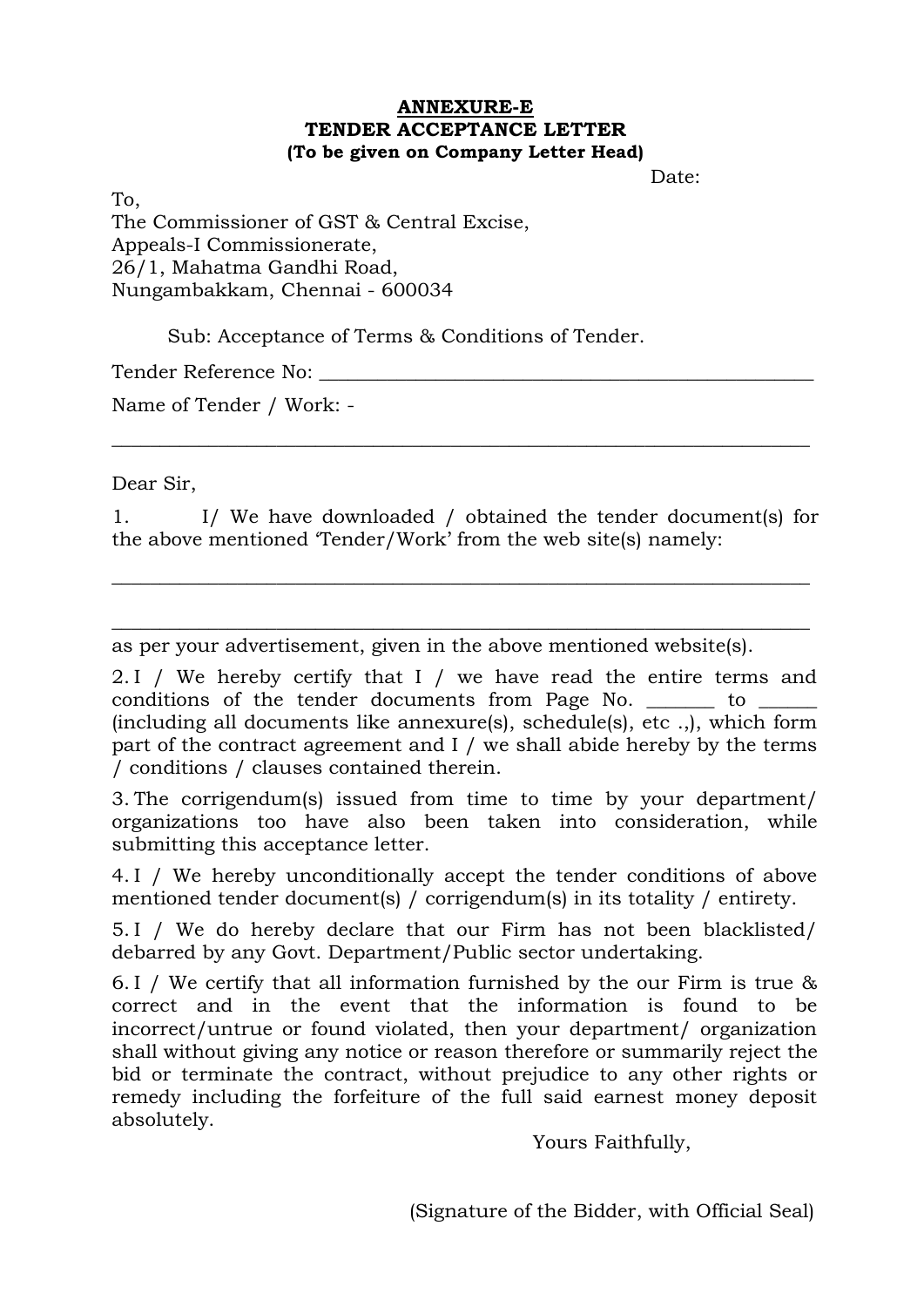### **Annexure-F**

#### **Instructions for Online Bid Submission:**

The bidders are required to submit soft copies of their bids electronically on the CPP Portal, using valid Digital Signature Certificates. The instructions given below are meant to assist the bidders in registering on the CPP Portal, prepare their bids in accordance with the requirements and submitting their bids online on the CPP Portal.

More information useful for submitting online bids on the CPP Portal may be obtained at: https://eprocure.gov.in/eprocure/app**.**

#### **REGISTRATION**

- 1) Bidders are required to enroll on the e-Procurement module of the Central Public Procurement Portal (URL: https://eprocure.gov.in/eprocure/app) by clicking on the link ―**Online bidder Enrollment**‖ on the CPP Portal which is free of charge.
- 2) As part of the enrolment process, the bidders will be required to choose a unique username and assign a password for their accounts.
- 3) Bidders are advised to register their valid email address and mobile numbers as part of the registration process. These would be used for any communication from the CPP Portal.
- 4) Upon enrolment, the bidders will be required to register their valid Digital Signature Certificate (Class II or Class III Certificates with signing key usage) issued by any Certifying Authority recognized by CCA India (e.g. Sify / nCode / eMudhra etc.), with their profile.
- 5) Only one valid DSC should be registered by a bidder. Please note that the bidders are responsible to ensure that they do not lend their DSC's to others which may lead to misuse.
- 6) Bidder then logs in to the site through the secured log-in by entering their user ID / password and the password of the DSC / e-Token.

#### **SEARCHING FOR TENDER DOCUMENTS**

1) There are various search options built in the CPP Portal, to facilitate bidders to search active tenders by several parameters. These parameters could include Tender ID, Organization Name, Location, Date, Value, etc. There is also an option of advanced search for tenders, wherein the bidders may combine a number of search parameters such as Organization Name, Form of Contract, Location, Date, Other keywords etc. to search for a tender published on the CPP Portal.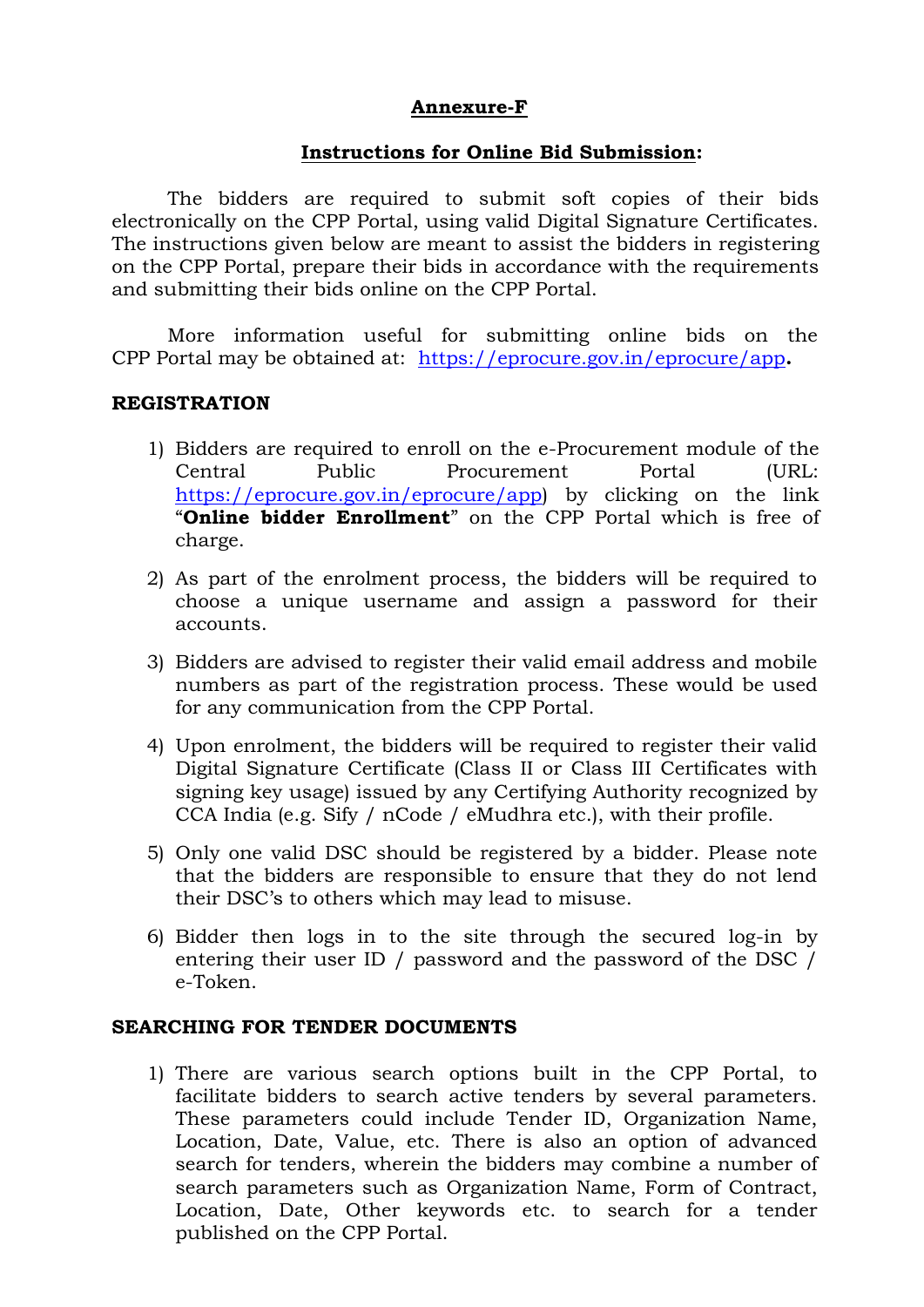- 2) Once the bidders have selected the tenders they are interested in, they may download the required documents / tender schedules. These tenders can be moved to the respective 'My Tenders' folder. This would enable the CPP Portal to intimate the bidders through SMS / e-mail in case there is any corrigendum issued to the tender document.
- 3) The bidder should make a note of the unique Tender ID assigned to each tender, in case they want to obtain any clarification / help from the Helpdesk.

### **PREPARATION OF BIDS**

- 1) Bidder should take into account any corrigendum published on the tender document before submitting their bids.
- 2) Please go through the tender advertisement and the tender document carefully to understand the documents required to be submitted as part of the bid. Please note the number of covers in which the bid documents have to be submitted, the number of documents - including the names and content of each of the document that need to be submitted. Any deviations from these may lead to rejection of the bid.
- 3) Bidder, in advance, should get ready the bid documents to be submitted as indicated in the tender document / schedule and generally, they can be in PDF / XLS / RAR / DWF/JPG formats. Bid documents may be scanned with 100 dpi with black and white option which helps in reducing size of the scanned document.
- 4) To avoid the time and effort required in uploading the same set of standard documents which are required to be submitted as a part of every bid, a provision of uploading such standard documents (e.g. PAN card copy, etc) has been provided to the bidders. Bidders can use "My Space" or "Other Important Documents" area available to them to upload such documents. These documents may be directly submitted from the "My Space" area while submitting a bid, and need not be uploaded again and again. This will lead to a reduction in the time required for bid submission process.

### **SUBMISSION OF BIDS**

- 1) Bidder should log into the site well in advance for bid submission so that they can upload the bid in time i.e. on or before the bid submission time. Bidder will be responsible for any delay due to other issues.
- 2) The bidder has to digitally sign and upload the required bid documents one by one as indicated in the tender document.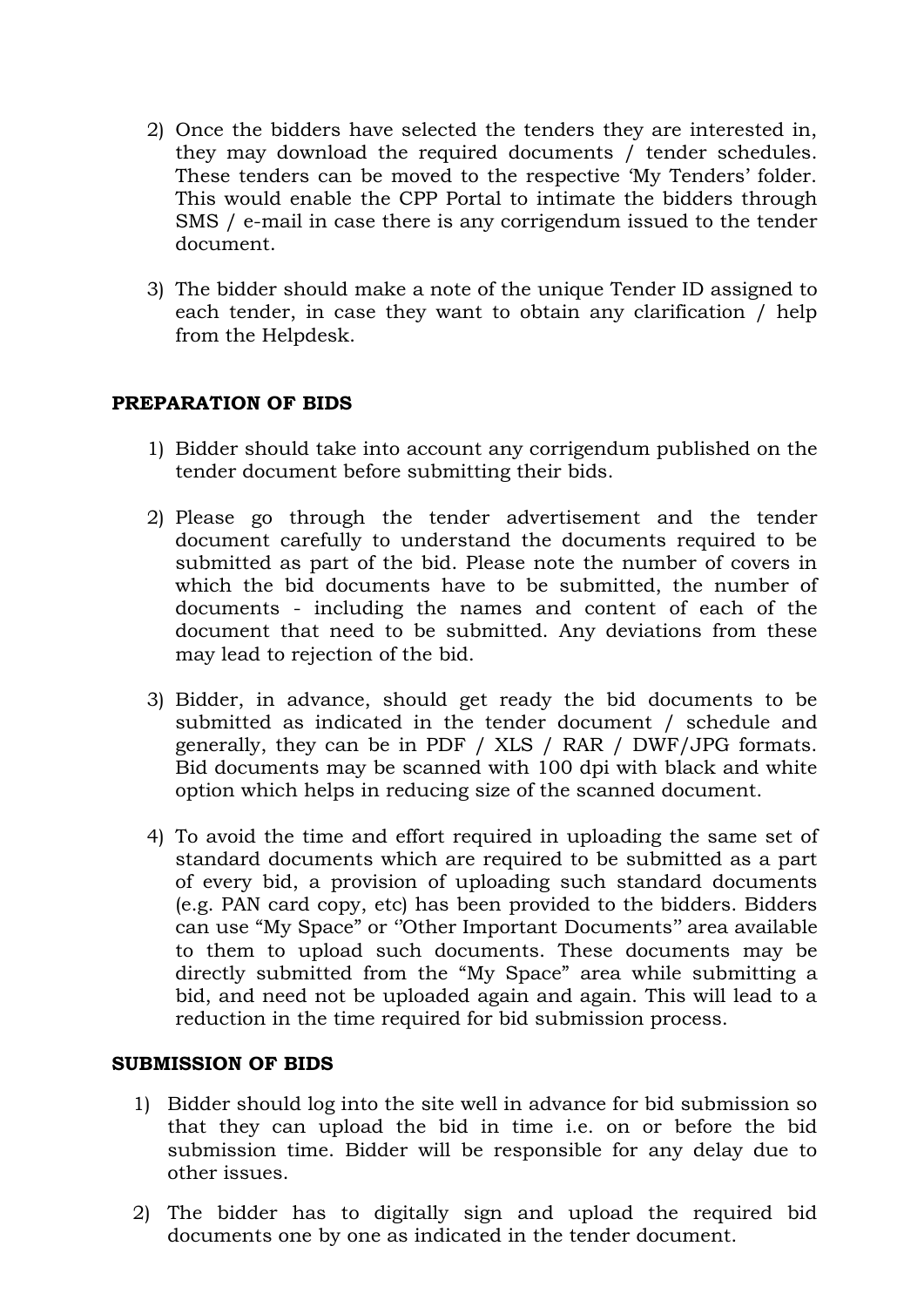- 3) Bidder has to select the payment option as "offline" to pay the EMD as applicable and enter details of the instrument.
- 4) Bidder should prepare the EMD as per the instructions specified in the tender document. The original should be posted/couriered/given in person to the concerned official, latest by the last date of bid submission or as specified in the tender documents. The details of the DD/any other accepted instrument, physically sent, should tally with the details available in the scanned copy and the data entered during bid submission time. Otherwise the uploaded bid will be rejected.
- 5) Bidders are requested to note that they should necessarily submit their financial bids in the format provided and no other format is acceptable. If the price bid has been given as a standard BoQ format with the tender document, then the same is to be downloaded and to be filled by all the bidders. Bidders are required to download the BoQ file, open it and complete the coloured (unprotected) cells with their respective financial quotes and other details (such as name of the bidder). No other cells should be changed. Once the details have been completed, the bidder should save it and submit it online, without changing the filename. If the BoQ file is found to be modified by the bidder, the bid will be rejected.
- 6) The server time (which is displayed on the bidders' dashboard) will be considered as the standard time for referencing the deadlines for submission of the bids by the bidders, opening of bids etc. The bidders should follow this time during bid submission.
- 7) All the documents being submitted by the bidders would be encrypted using PKI encryption techniques to ensure the secrecy of the data. The data entered cannot be viewed by unauthorized persons until the time of bid opening. The confidentiality of the bids is maintained using the secured Socket Layer 128 bit encryption technology. Data storage encryption of sensitive fields is done. Any bid document that is uploaded to the server is subjected to symmetric encryption using a system generated symmetric key. Further this key is subjected to asymmetric encryption using buyers/bid opener's public keys. Overall, the uploaded tender documents become readable only after the tender opening by the authorized bid openers.
- 8) The uploaded tender documents become readable only after the tender opening by the authorized bid openers.
- 9) Upon the successful and timely submission of bids (i.e. after Clicking "Freeze Bid Submission" in the portal), the portal will give a successful bid submission message.
- 10) Summary will be displayed with the bid no. and the date & time of submission of the bid with all other relevant details.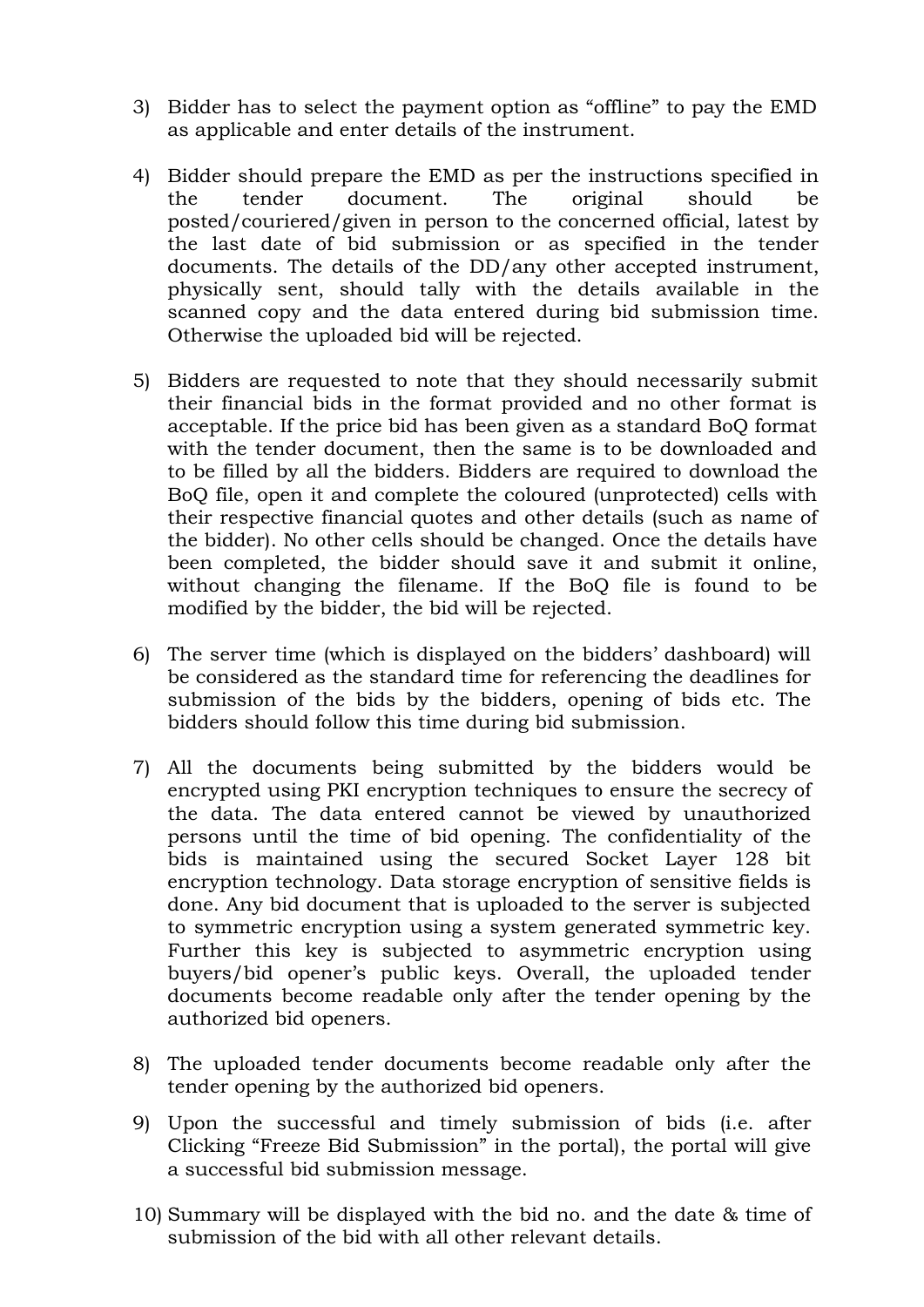11) The bid summary has to be printed and kept as an acknowledgement of the submission of the bid. This acknowledgement may be used as an entry pass for any bid opening meetings.

## **ASSISTANCE TO BIDDERS**

- 1) Any queries relating to the tender document and the terms and conditions contained therein should be addressed to the Tender Inviting Authority for a tender or the relevant contact person indicated in the tender.
- 2) Any queries relating to the process of online bid submission or queries relating to CPP Portal in general may be directed to the 24x7 CPP Portal Helpdesk.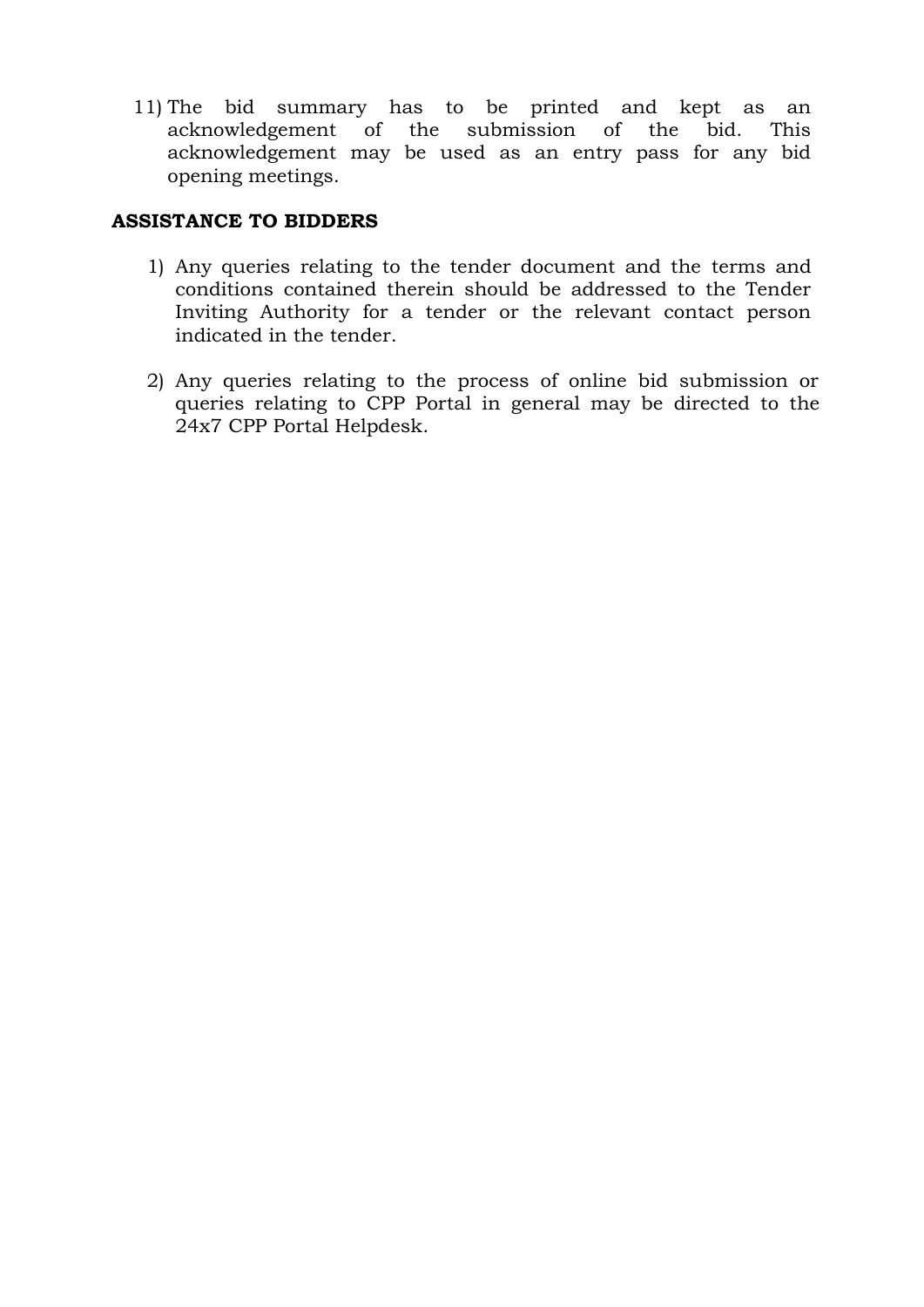## **Annexure- G**

**Hired Vehicle Contract Agreement between the Additional Commissioner of GST & Central Excise, Office of the Commissioner of GST and Central Excise (Appeals-I), Chennai-600 034.**

#### **AND**

M/s

### **A.Preamble:**

This agreement is made on day of **2018** between the office of the Commissioner of GST and Central Excise (Appeals-I), 26/1, Mahatma Gandhi Road, Nungambakkam, Chennai- 600  $034$  of the one part and M/s having Address

the other part (which expression shall unless excluded by or repugnant to the context by deemed to **include his in office** or assigned of the other part).

B.**Whereas:** Office of the Commissioner of GST and Central Excise (Appeals-I), 26/1, Mahatma Gandhi Road, Nungambakkam, Chennai- 600 034 has issued letter award to M/s

for providing hired vehicle (Vehicle name) on monthly basis as per term and conditions stipulated in tender documents and elaborated in clause 'D' below.

### **C.Contract:**

M/s agrees to provide hired vehicles (As in clause 'B' above) on the charges valid as mentioned as below:

- 1. **Charges:** nos of staff cars with (vehicle name) @ Rs /- (excluding GST) per month for run up to kms per month and  $\omega$  Rs (*l* - per km above kms in a month and nos of operational cars with (vehicle name)  $\omega$  Rs  $/$ - (excluding GST) per month for run up to kms per month and  $\omega$  Rs  $/$ - per km above **kms in a** month.
- **2. Validity of the Contract agreement:** The validity of the contract agreement will be for a period of one year from 1st April, 2018.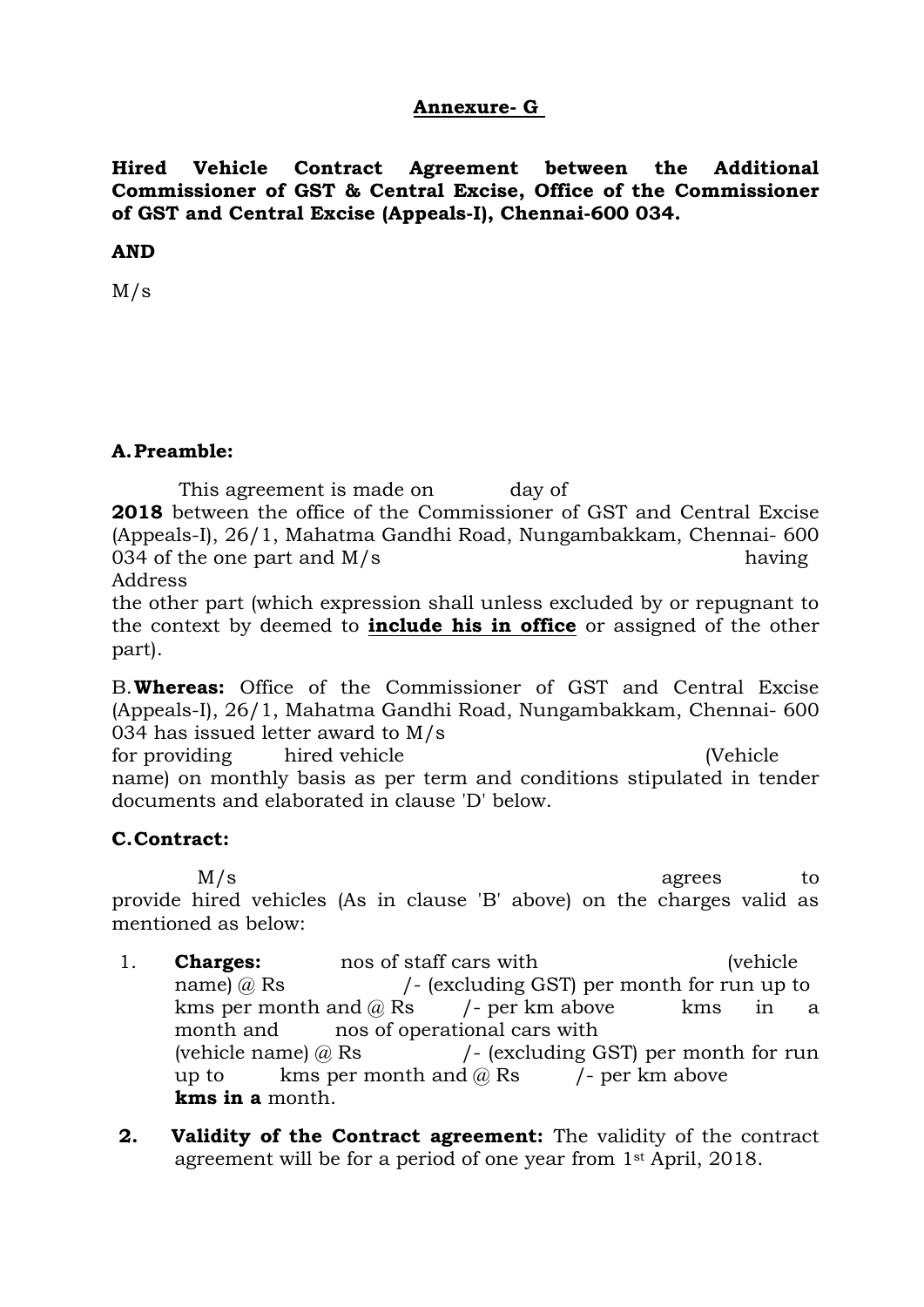# **D. Terms and Condition for hiring of the vehicle:**

# **1.Performance Security/Guarantee: -**

(i) The successful tenderer will be wholly and solely responsible for any

damage/levy/claim will be liable to pay the said damage/levy/claim. In this context, the successful bidder will deposit **10%** of Annual Contract value in respect of Two vehicles towards performance security which is non-interest bearing in the shape of Bank Draft / Bank Guarantee issued by a Nationalized Bank only drawn in favour of the office of the Commissioner of GST and Central Excise (Appeals-I), 26/1, Mahatma Gandhi Road, Nungambakkam, Chennai- 600 034 payable at Chennai.

# **2.Subletting of Contract: -**

(i) The successful bidder shall not be allowed to sublet / subcontract the

contract to any other contractor.

# **3. Contract period: -**

# **(i) The contract shall be in force for a period of one year from the date of execution of the contract in respect of each vehicle separately.**

**(ii)** The Commissioner of GST and Central Excise (Appeals-I), 26/1, Mahatma Gandhi Road, Nungambakkam, Chennai- 600 034 reserves the right to extend or reduce the period of time. The Commissioner can terminate the contract in case of poor performance after giving one month advance notice. The department will have the right to terminate the contract of successful bidder and allot the same to any other willing valid bidder in case of unsatisfactory performance of the successful bidder. The contract can also be terminated prematurely in case of introduction of change of system of the instant tender.

**(iii)**The Commissioner of GST and Central Excise (Appeals-I), 26/1, Mahatma Gandhi Road, Nungambakkam, Chennai- 600 034 reserves the right to increase or decrease the number of hired vehicles at any time with the same terms and conditions during the period of agreement between the Department and the service provider.

# **4. Capabilities, specification & formalities for Driver: -**

(i)The bidders must ensure that the drivers employed have valid driving license and clean driving record.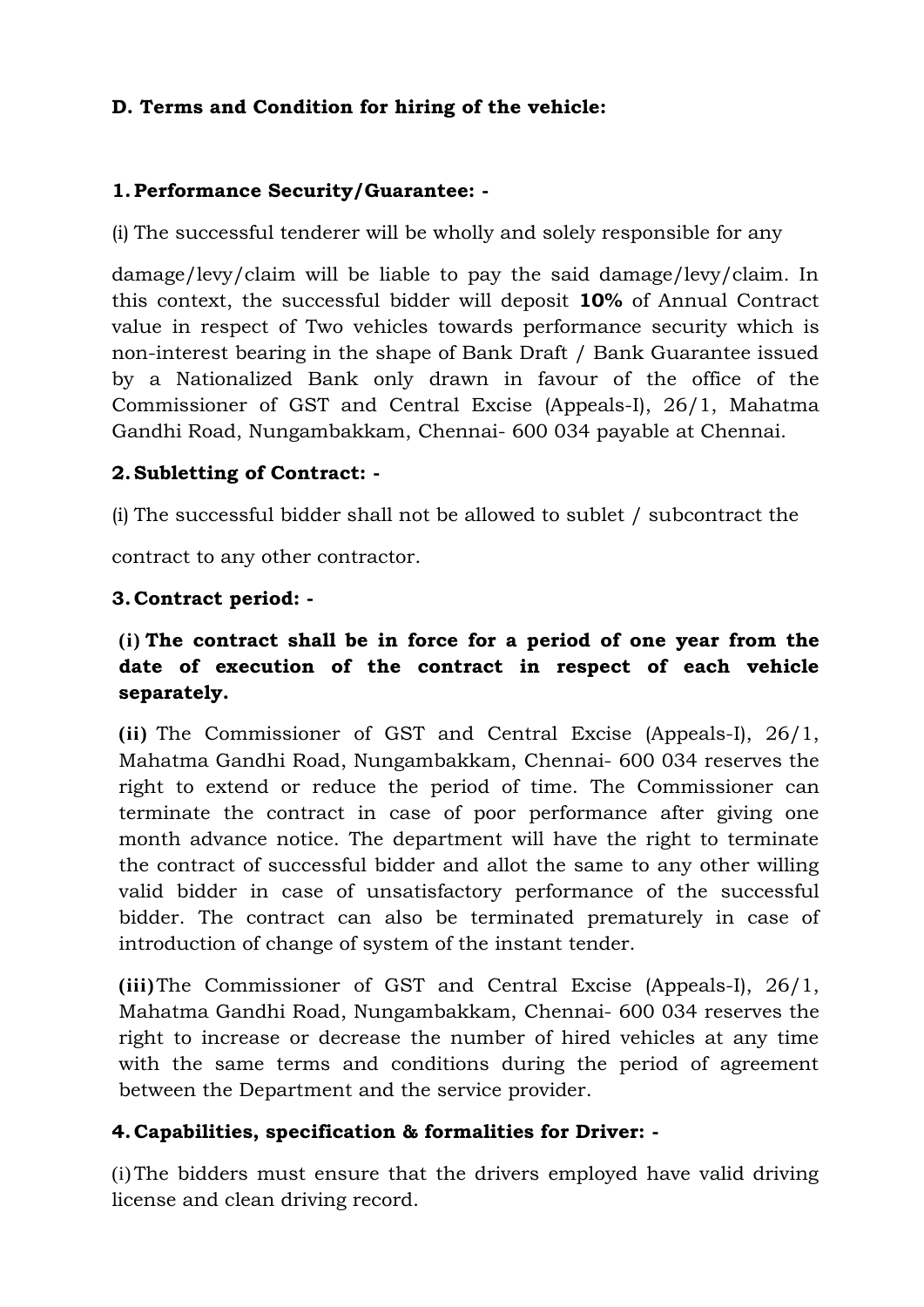(ii) The drivers of the vehicle provided must follow traffic rules and all other regulations prescribed by the Government from time to time.

(iii)The drivers shall observe all the etiquette and protocol while performing the duty and shall be neatly dressed.

(iv) The drivers should have minimum 5 years of experience of driving. They should have valid driving license for driving passenger vehicles on hire.

(v) The drivers should be well versed with the roads and the places in Tamil Nadu and should have experience in city/urban driving as well as rural driving.

(vi) Once the driver has been allotted to a particular vehicle, he should remain with the same vehicle for a period of at least one year. Any change in the designated driver should be intimated to the concerned officer before 24 hours such change is effected.

(vii) The driver should be provided with a good working mobile phone which should not in switch off mode at any point of time.

(viii) The driver should be decent and well behaved and should not have any criminal/adverse police record against him and he should not have any past history of accidents.

(ix) The driver should not be addicted.

(x) The driver should be ready / prepared for outstation journeys at short notice.

# **5. Billing and Payment: -**

(i)The billing will be done on monthly basis. The monthly bills, in duplicate, shall be submitted to the concerned vehicle in-charge on the last service day of the month or at the earliest. Non-submission of the bill beyond the above period without justification would not be entertained and it would be presumed that bidder has no claim for payment.

**(ii)** The department will not make any advance payment.

# **6.Penalty: -**

**(i)**A penalty of Rs. 1,000/- only per vehicle will be levied if any vehicle or

driver or agency /firm fail to meet effective terms and conditions on any day.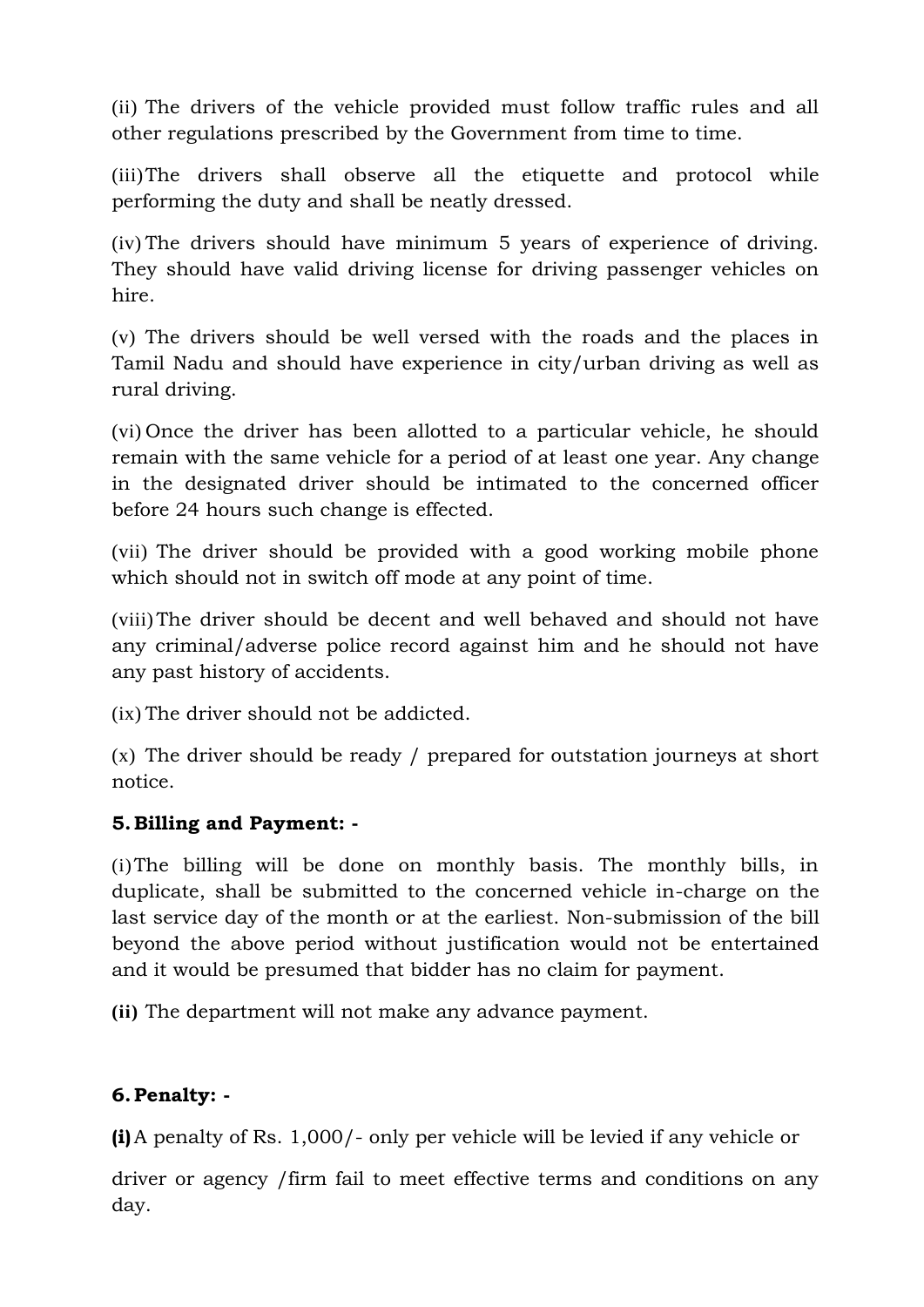# **7. Other Terms and conditions: -**

**(i) The vehicles will** be used for office as staff car upto 30/31 days upto 2500 kms in a month and operational car upto 25/26 days upto 2000 kms in a month.

**(ii) The** vehicles will be deemed to be at the disposal of GST & Central Excise (Appeals-I), Chennai during the period of operational use and contractor shall have to make available the vehicle on all the days of a month, seven days a week.

**(iii)**The vehicles must be available at any time of any day as desired by the department. Also, in case of breakdown of any vehicle, substitute vehicle shall be provided in time failing which the department shall have the right to hire a vehicle from the market and cost incurred to this will be borne by the firm.

**(iv)** The liabilities of the official of this office will be limited to the hiring charges agreed in the contract.

**(v)** The responsibility for the safety and security of the vehicles provided to department solely lies with the contractor. It is also the contractor's absolute responsibility to take care of any damage / repairs caused to the vehicle during the validity of the contract.

**(vi)** The vehicle should fulfil the legal obligations prescribed by the State Transport Authority like payment of road tax, etc. All requirements under various statutory laws must be complied with. Any default will be liability of the contractor and this department shall not be liable in any matter whatsoever. **In** case of any accident or any other contingency, any claim arising out of it shall be borne by the contractor only and no claim whatsoever shall be borne by the GST & Central Excise (Appeals-I), Chennai.

**(vii)** Insurance of the vehicles and the risk of passenger travelling in the vehicles should be covered by the contractor to the extent of liability as specified in the Motor Vehicle Act & Rules made there-under or any other law in force.

# **(viii) Vehicle must be kept clean, odor free, in excellent condition, mechanically fit, suitable for official use and should not be more than 2 years old on the date of the tender notice.**

**(ix)** The firm / agency should not be blacklisted from any Central Government / State Government / Central and State undertakings and / or convicted by a Court of Law. An affidavit regarding non-blacklisting of the firm should be attached as proof. In absence of proof the tender/bid will be rejected.